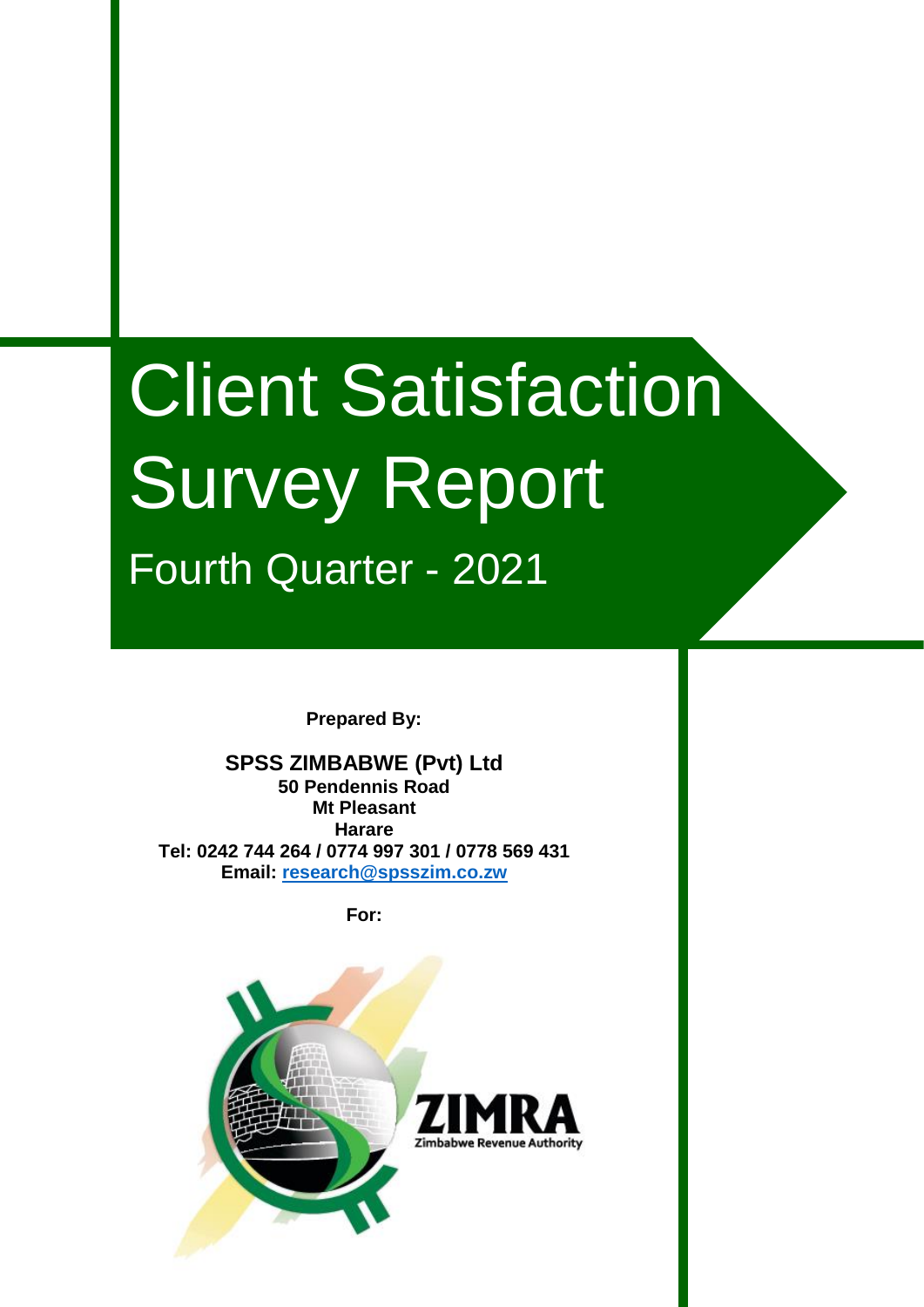# Contents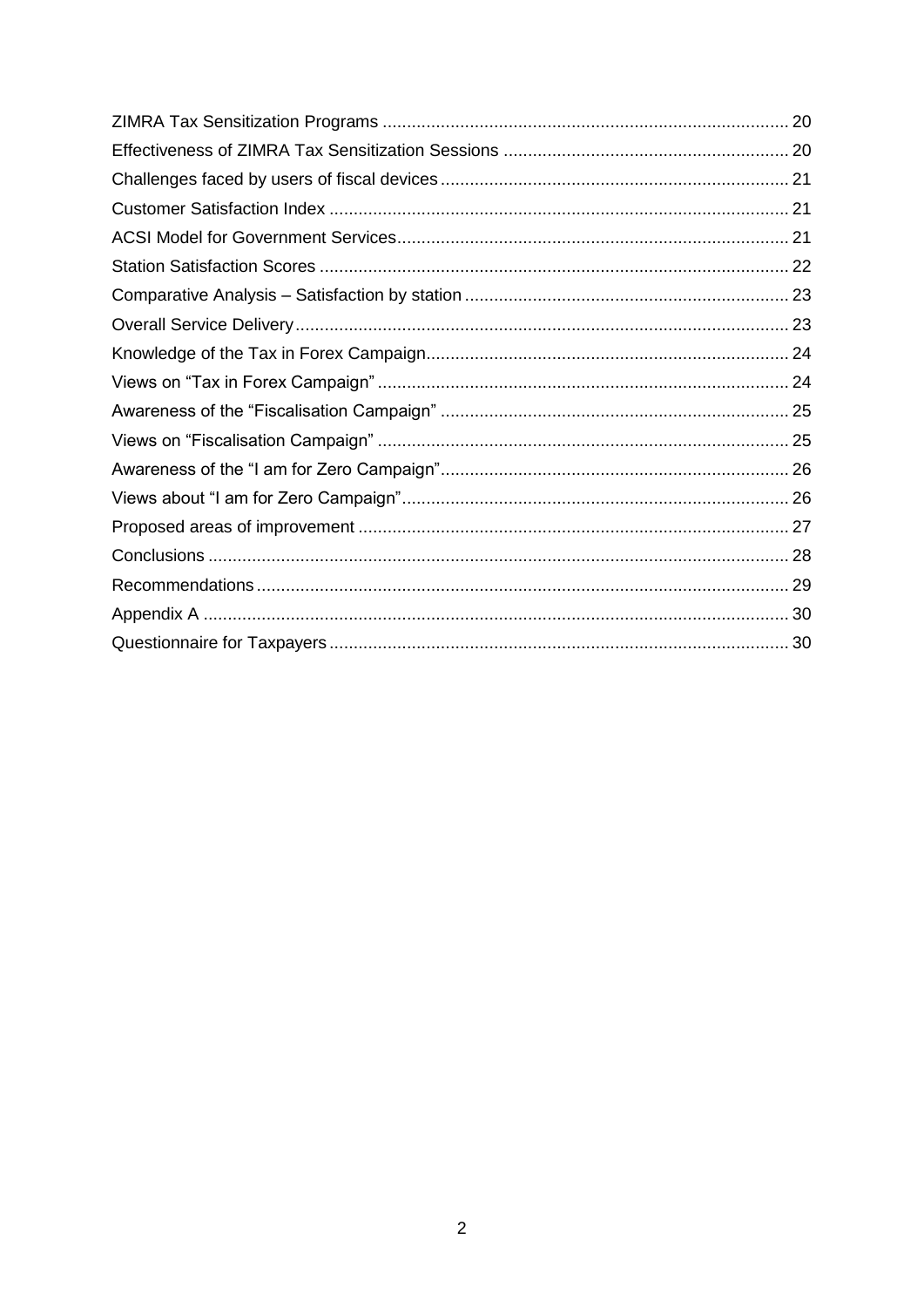## <span id="page-3-0"></span>List of Figures

| Figure 15: Level of Satisfaction with Speed of Complaint Resolution  18 |  |
|-------------------------------------------------------------------------|--|
|                                                                         |  |
|                                                                         |  |
|                                                                         |  |
|                                                                         |  |
|                                                                         |  |
|                                                                         |  |
|                                                                         |  |
|                                                                         |  |
|                                                                         |  |
|                                                                         |  |
|                                                                         |  |
|                                                                         |  |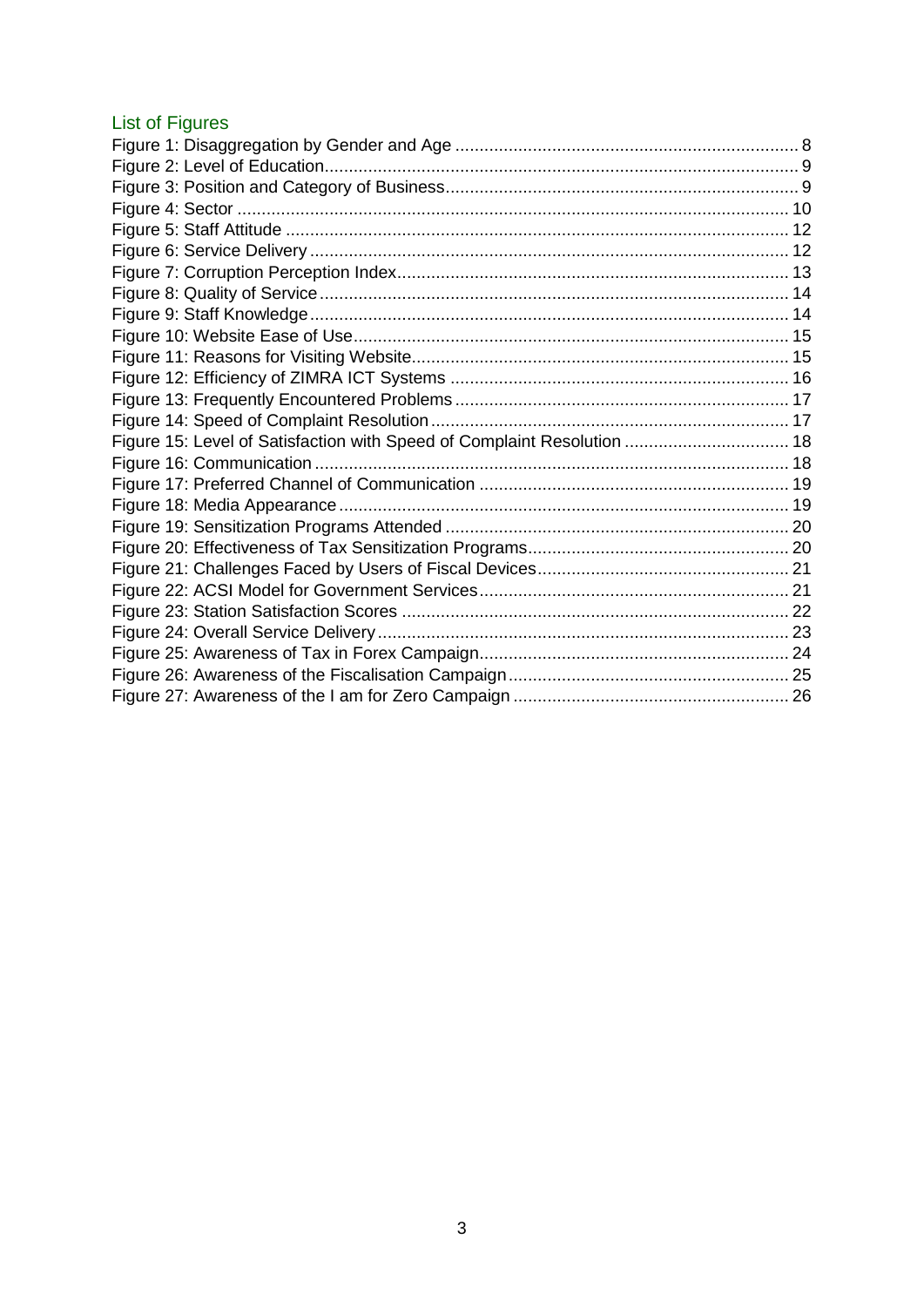## **List of Tables**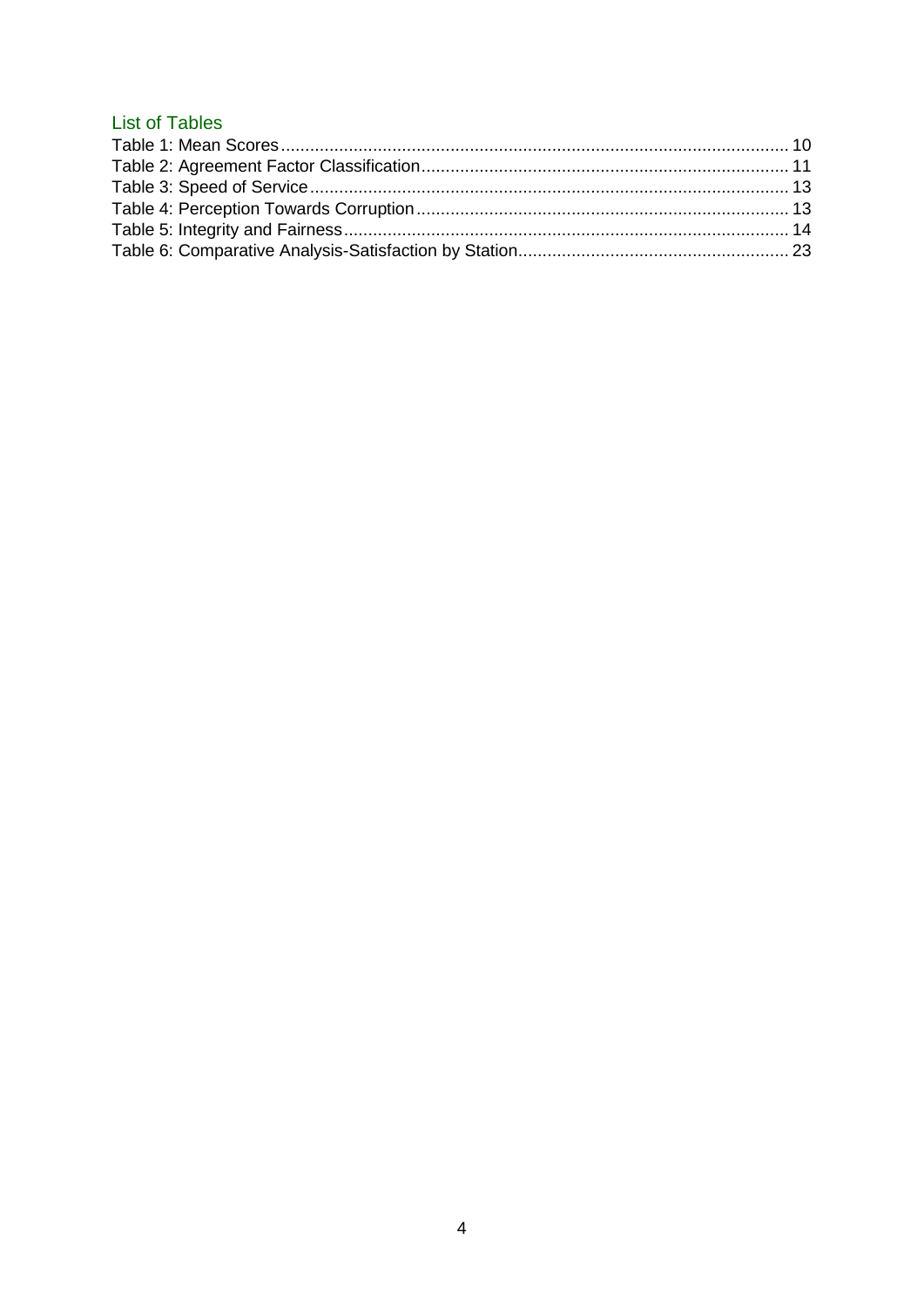## <span id="page-5-0"></span>Executive Summary

The Authority commissioned SPSS Zimbabwe to conduct customer satisfaction survey for the last quarter of 2021. The main objective of the study was to assess taxpayers' perception of ZIMRA's quality of service delivery.

The survey was mainly quantitative using data collected through closed ended questions. A 5-point Likert scale was used. The data collection instrument also included five open ended questions which constituted the qualitative part of the survey. Data collection was carried out online using SurveyMonkey. The target population for this study included tax accountants, clearing agents, transporters, individual taxpayers, importers, corporate taxpayers, SMEs, cross-border traders, NGOs, parastatals and government departments. The survey achieved a sample size of 353 respondents.

Quantitative data analysis was performed using SPSS software while responses from the open ended questions were analyzed qualitatively using themes.

## <span id="page-5-1"></span>Key Findings

Based on the findings, the Customer Satisfaction index (CSI) was 64.5% and the Corruption Perception Index (CPI) stood at 31.5%. The CSI significantly improved as compared to the previous result which was 59%. On the other hand, the CPI slightly increased by 2% from the previous score. Less than 50% of the respondents rated the quality of service as high. The findings from the survey show that most of the taxpayers visit the ZIMRA website mainly to seek information and to download forms. The results also show that generally taxpayers believe that ZIMRA systems are not performing as expected. The main source of dissatisfaction among respondents is the E-services platform which taxpayers complained is always congested especially during deadlines.

The findings also show that ZIMRA staff are not readily accessible through emails and telephone. Taxpayers are generally unhappy with the complains handling mechanism that is currently in place. The results show that most of the reported issues go for over three weeks without being resolved.

Most of the taxpayers are not aware of the "Fiscalisation", "I am for Zero" and the "Tax in Forex" campaigns. Of notable concern is the "I am for Zero" campaign which ranked the least in terms of awareness. The majority of the respondents had mixed feelings about these campaigns. Taxpayers have expressed dissatisfaction with the way Fiscalisation is being implemented by ZIMRA. They strongly feel that the fiscal devices should be provided by ZIMRA and not third parties who are charging exorbitant prices for the gadgets.

The results from the survey revealed that all tax sensitization programs were rated as good. Lastly, the overall service delivery was rated as satisfactory.

## <span id="page-5-2"></span>**Conclusions**

Based on the findings, it can be concluded that taxpayers generally appreciate ZIMRA's service delivery as indicated by the customer satisfaction score of 64.5%. However, taxpayers continue to experience challenges with the E-services platform and they also believe that ZIMRA does not communicate well with its clients.

#### <span id="page-5-3"></span>Recommendations

Staff should be always accessible through emails and they should also respond promptly to their emails. Taxpayer complaints should be resolved as quickly as possible to increase customer satisfaction. ZIMRA systems especially the e-services platform should be upgraded so that they can perform as per customer expectation. Fiscal devices should be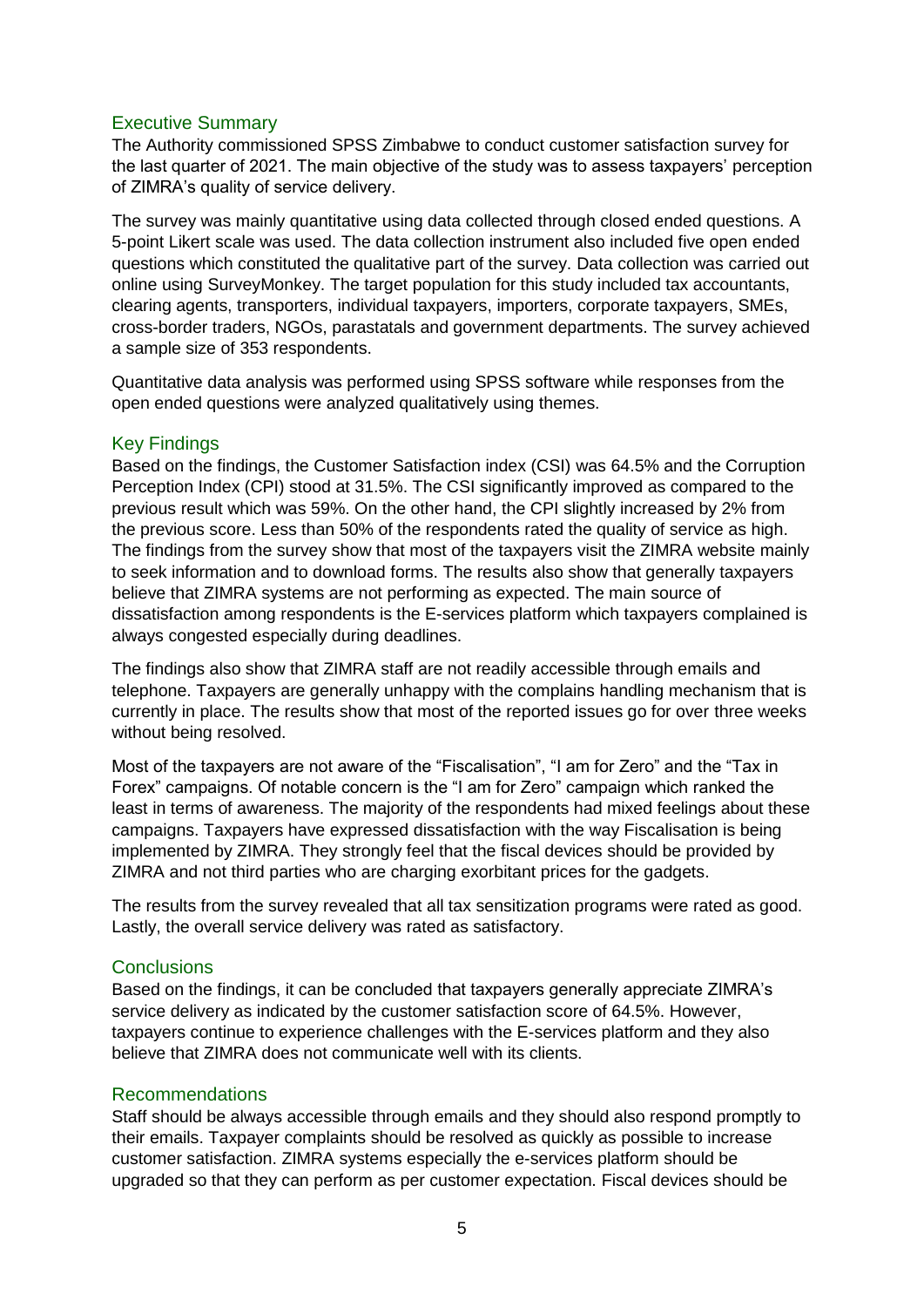accessed at a subsidized cost in order to boost compliance. The Authority should adopt various media in raising awareness of its various campaigns. ZIMRA should conduct a nationwide census of all operating businesses so that it can gather an up to date database. Most of the respondents have cited the email as their preferred channel of communication hence the need for a fresh database. The updated database will make it easy for ZIMRA to disseminate information to its clients through emails and SMSs.

## <span id="page-6-0"></span>Background and Context

The Zimbabwe Revenue Authority (ZIMRA) was established on 19 January 2001 as a successor organisation to the then Department of Taxes and the Department of Customs and Excise following the promulgation of the Revenue Authority Act on February 11, 2000.

The Zimbabwe Revenue Authority, which derives its mandate from the Revenue Authority Act [Chapter 23:11] and other subsidiary legislation, is responsible for assessing, collecting and accounting for revenue on behalf of the State through the Ministry of Finance.

ZIMRA's mandate is to:-

1. Collect revenue. The following are some of the revenue heads which are administered by ZIMRA:

- Customs Duty levied on imported goods in terms the Customs and Excise Act [Chapter 23:02]
- Value Added Tax (VAT) levied on consumption of goods and services
- Excise Duty levied on specified locally manufactured goods
- Income Tax levied on income earned from trade
- Pay As You Earn (PAYE)- levied on income earned from employment
- Presumptive Taxes- it's a concept of taxation according to which Income Tax is based on average income instead of actual income
- Mining Royalties charged in terms of the Mines and Minerals Act (Chapter 21:05)
- Capital Gains Tax (CGT) levied on sale of immovable properties and marketable **securities**
- Surtax levied on imported vehicles older than five years

2. Facilitate trade and travel. This is achieved by ensuring smooth movement of goods and people through inland and border ports of entry/exit.

3. Advise Government on fiscal and economic matters. This includes revenue forecasting, participation in national budget process and revision of Acts.

4. Protect civil society. ZIMRA's operations also include curbing smuggling and any forms of international trade crime as well as to enforce import, export and exchange controls. Most of these controls are meant to protect the consumer against dangerous and harmful drugs, hazardous substances, expired drugs, pornographic, objectionable or undesirable materials, and harmful substances.

With the strategic values of integrity, transparency and fairness, ZIMRA is mandated to advise government of Zimbabwe on all matters of tax policy relating to revenue collections as well as issues related to tax administration.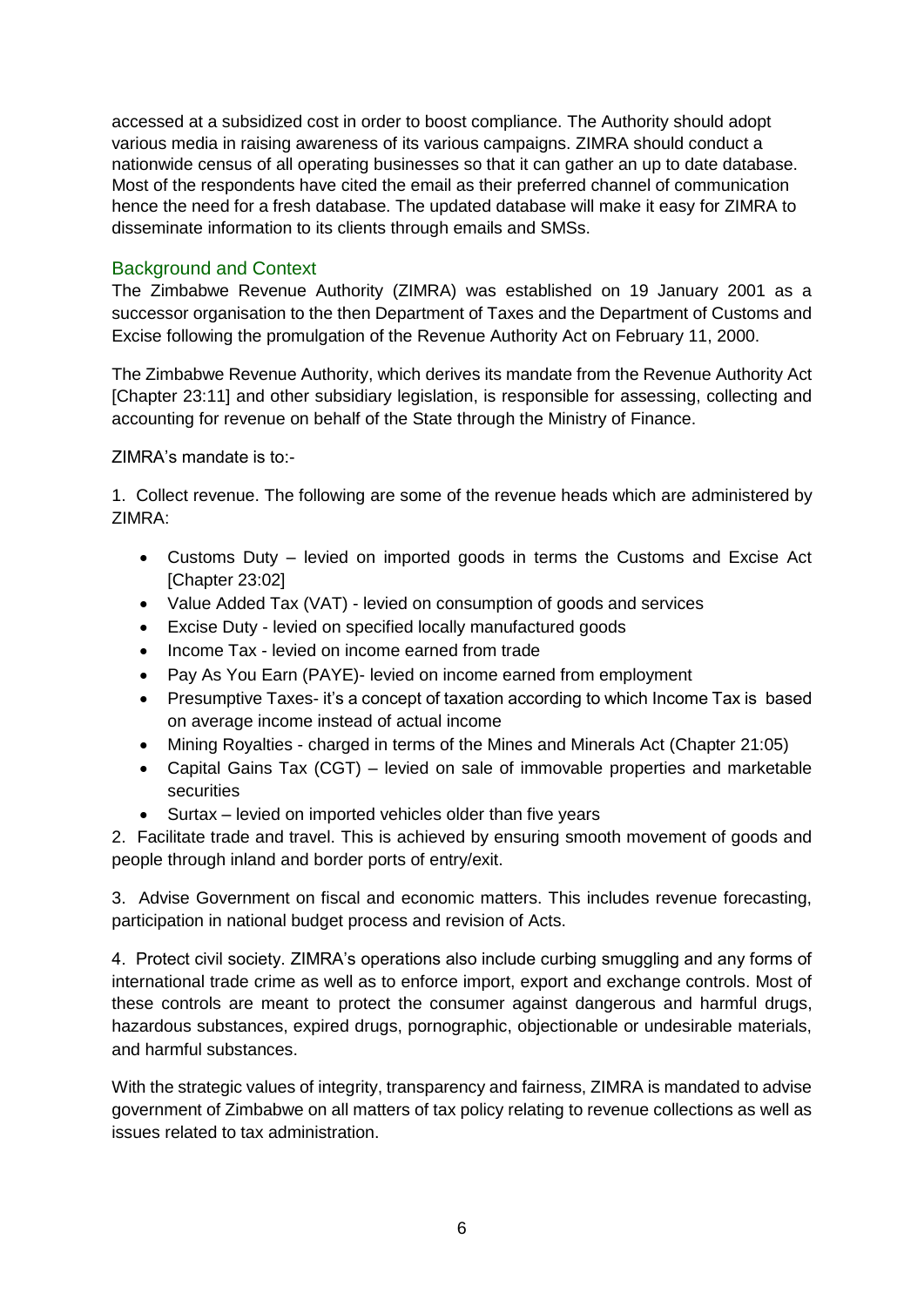In an effort to fulfil its mandate of mobilizing more resources for government development programs, ZIMRA plays the crucial role of raising taxpayers' awareness about their tax obligations, thus raising their compliance. This is achieved through various initiatives including among others, effective administration and enforcement of tax related laws.

However, for ZIMRA to engage in targeted interventions that can raise awareness and increase tax compliance among taxpayers, it is imperative for the institution to understand perceptions of taxpayers and the challenges they encounter with the Authority hence the rationale for this study.

## <span id="page-7-0"></span>Objectives of the Study

The main objective of the survey is to assess the taxpayers' and public's perception of the level and quality of service delivery and whether their service expectations are being met by ZIMRA.

Specifically, the survey aims at:

- i. Rating of ZIMRA on a given set of attributes, including
- Level of client satisfaction with ZIMRA staff attitude
- **•** Service delivery
- Speed of service
- Perception towards corruption
- Quality of service
- Corporate Governance
- Accessibility of ZIMRA information
- **•** Efficiency of ZIMRA online systems
- Improvements that can be made

ii. Identifying areas affecting ZIMRA service delivery,

iii. Developing a composite measure of customer satisfaction (Customer Satisfaction Index) and use it to determine the overall rating of the current level of satisfaction and image,

iv. Establishing the effectiveness of dispute resolution and the current mechanism of addressing taxpayers' complaints.

v. Proposing service improvement measures; prepare and deliver a comprehensive report detailing the methodology, findings and recommendations for better and continuous improvements.

#### <span id="page-7-1"></span>Data Collection

The survey questionnaire was electronically distributed to the clients through online data collection software called SurveyMonkey. The direct link to the survey was delivered to the clients' emails. Thus clients could complete the survey at desired times in the comfort of their offices or homes.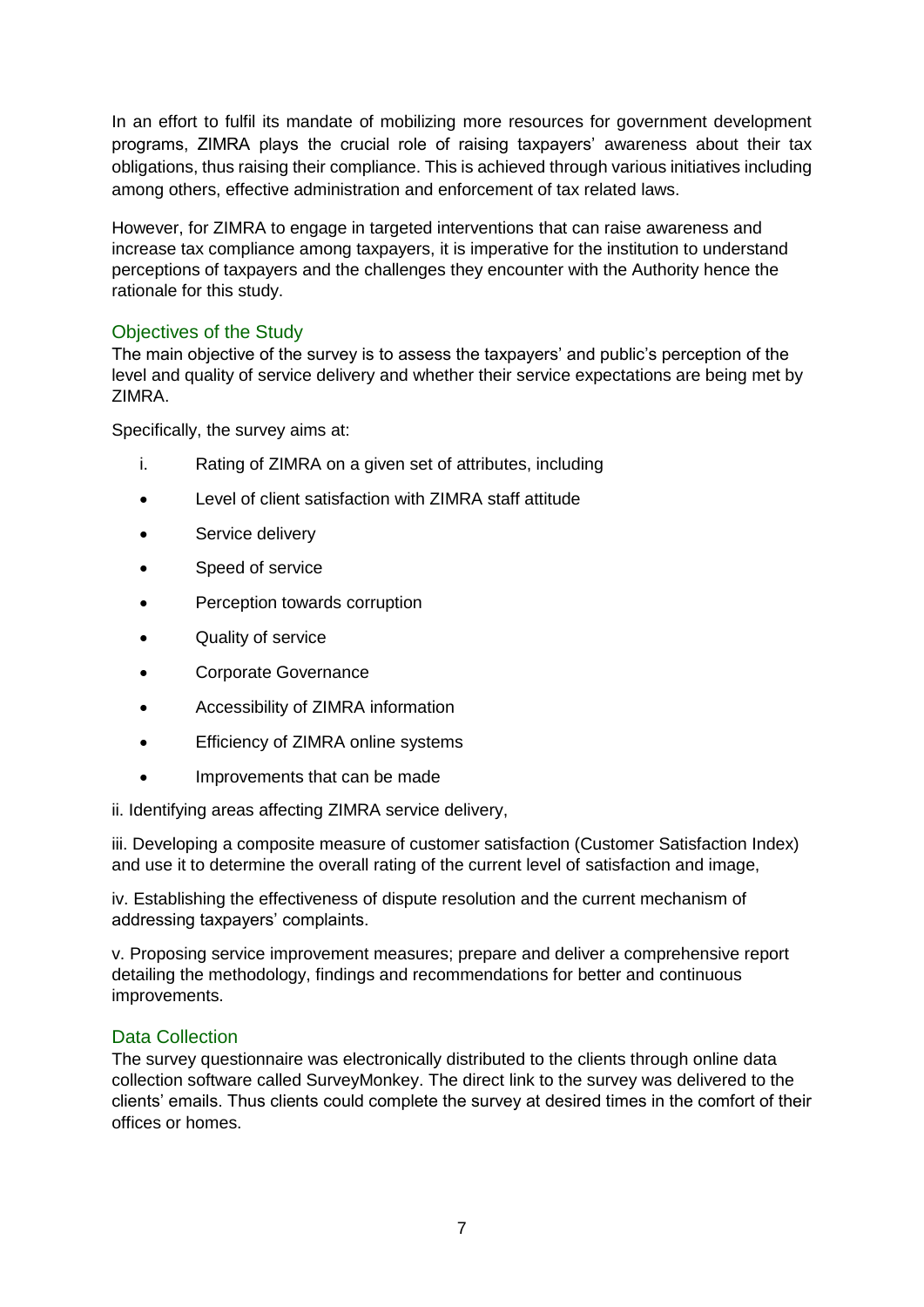#### <span id="page-8-0"></span>Data Cleaning and Analysis

Microsoft Excel was used in cleaning the collected data and also in the production of graphs. The data was analyzed using both quantitative and qualitative data analysis methods. Responses from the closed ended questions were analyzed quantitatively using the Statistical Package for Social Sciences (SPSS) software. The main method used for quantitative data analysis was Descriptive Statistics (percentages, mean scores and frequencies). On the other hand, responses from the open ended questions were analyzed qualitatively using themes.

## <span id="page-8-1"></span>**Confidentiality**

No one has access to respondents' individual responses except for selected SPSS Zimbabwe employees. The responses are confidential. All results are derived from an anonymized dataset and reported in aggregate form to protect respondents' confidentiality. Furthermore, SPSS Zimbabwe has reviewed the report to ensure that no individual taxpayer can be directly or indirectly identified from the results.

## <span id="page-8-2"></span>Presentation and Discussion of Findings

Percentages presented in this report are based on the total number of valid responses made to the question being reported on. Percentage results throughout the report may not add up to 100% due to rounding or questions that allow respondents to give more than one answer. Where possible, this report compares results on evaluative questions from the previous survey (Q3).

#### <span id="page-8-3"></span>Profile of Respondents

Figure 1 displays the distribution respondents by age and gender.



<span id="page-8-4"></span>

The findings show that roughly 70% of the respondents were in the male category. This result is consistent with the results from the previous surveys. The majority of respondents were 36 years and above.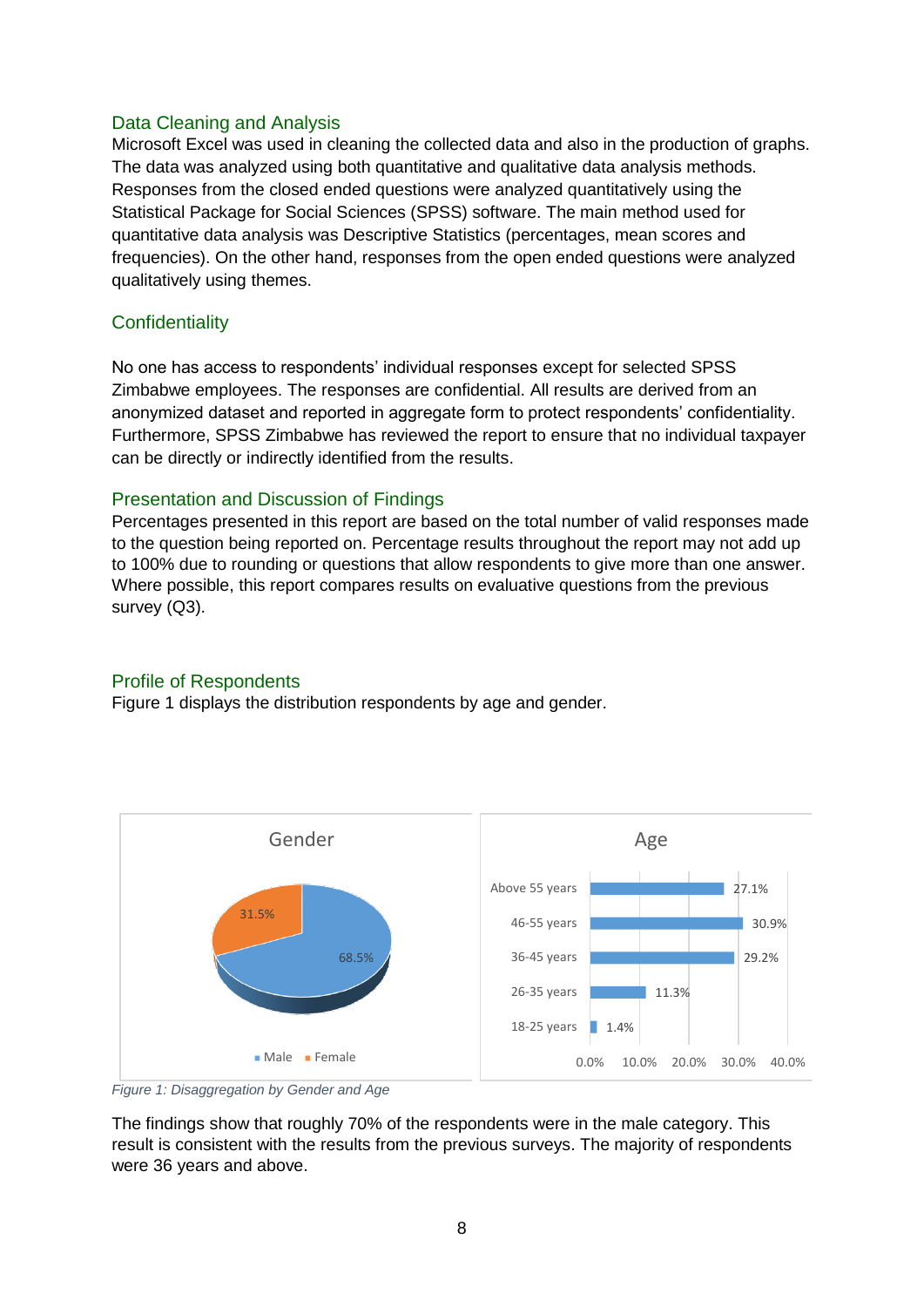## <span id="page-9-0"></span>Position and Level of Education

The figure below shows the respondent's position and level of education. The results show that the majority of respondents have attained tertiary education and also that most (54%) of the respondents were owners of the businesses.



<span id="page-9-3"></span>*Figure 2: Level of Education*

## <span id="page-9-1"></span>Category of Business



<span id="page-9-4"></span>*Figure 3: Position and Category of Business*

#### <span id="page-9-2"></span>**Sector**

The figure below shows the distribution of respondents by business sector.

The majority of respondents were from the small and medium enterprises.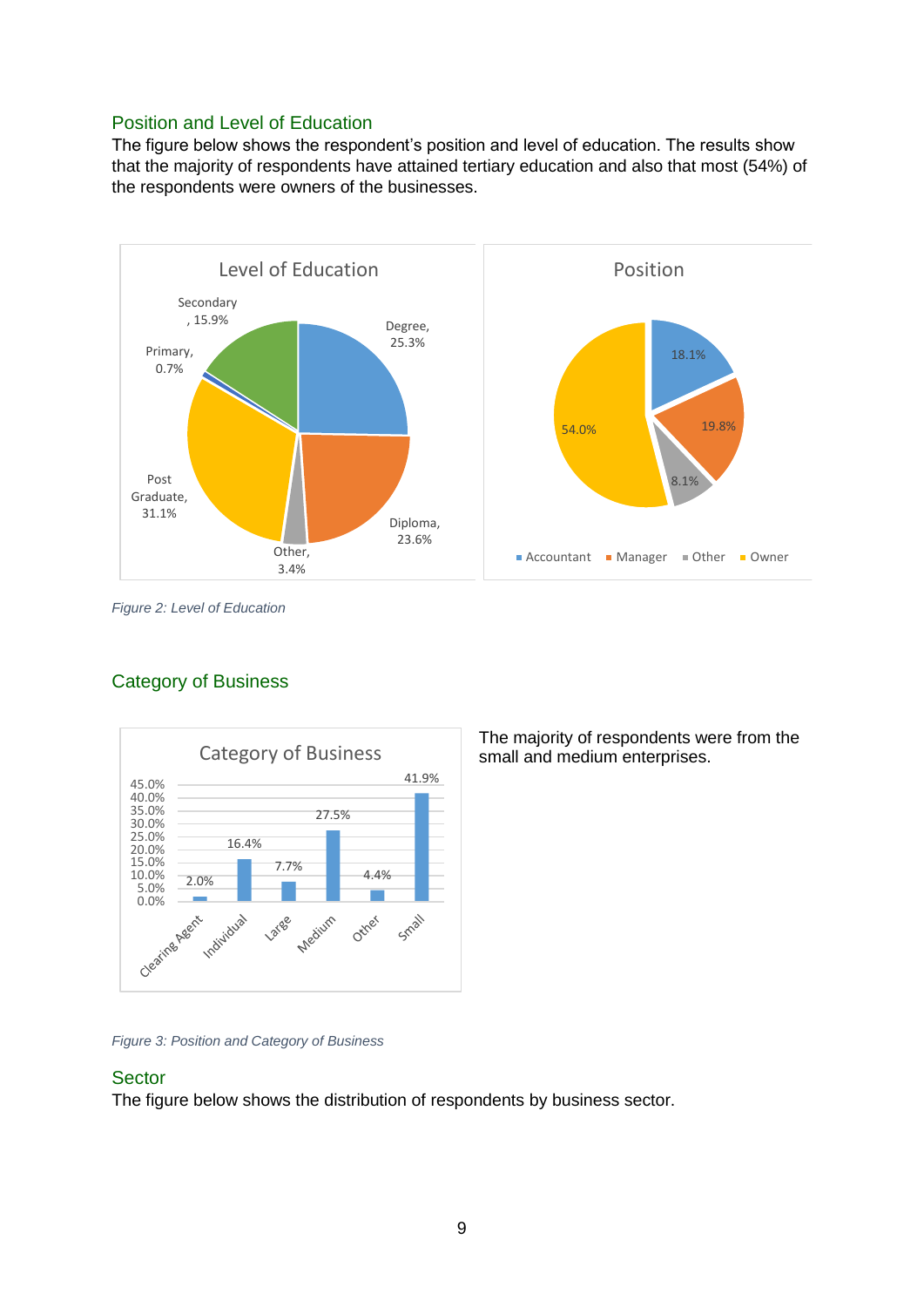

<span id="page-10-1"></span>*Figure 4: Sector*

#### <span id="page-10-0"></span>Mean Score for Each Statement

Survey questions were rated on an ordinal scale of 1 through 5 and they were all positively worded. Mean scores for each survey question were computed and the results are displayed in Table 1 below.

<span id="page-10-2"></span>

|  |  |  | Table 1: Mean Scores |
|--|--|--|----------------------|
|--|--|--|----------------------|

| <b>Survey Statement</b>                                              | Mean |
|----------------------------------------------------------------------|------|
| ZIMRA employees handle customers courteously                         | 3.46 |
| ZIMRA employees are always willing to help customers                 | 3.40 |
| ZIMRA employees strive to exceed customer expectations.              | 3.17 |
| ZIMRA employees are very good in speaking the language I understand. | 3.63 |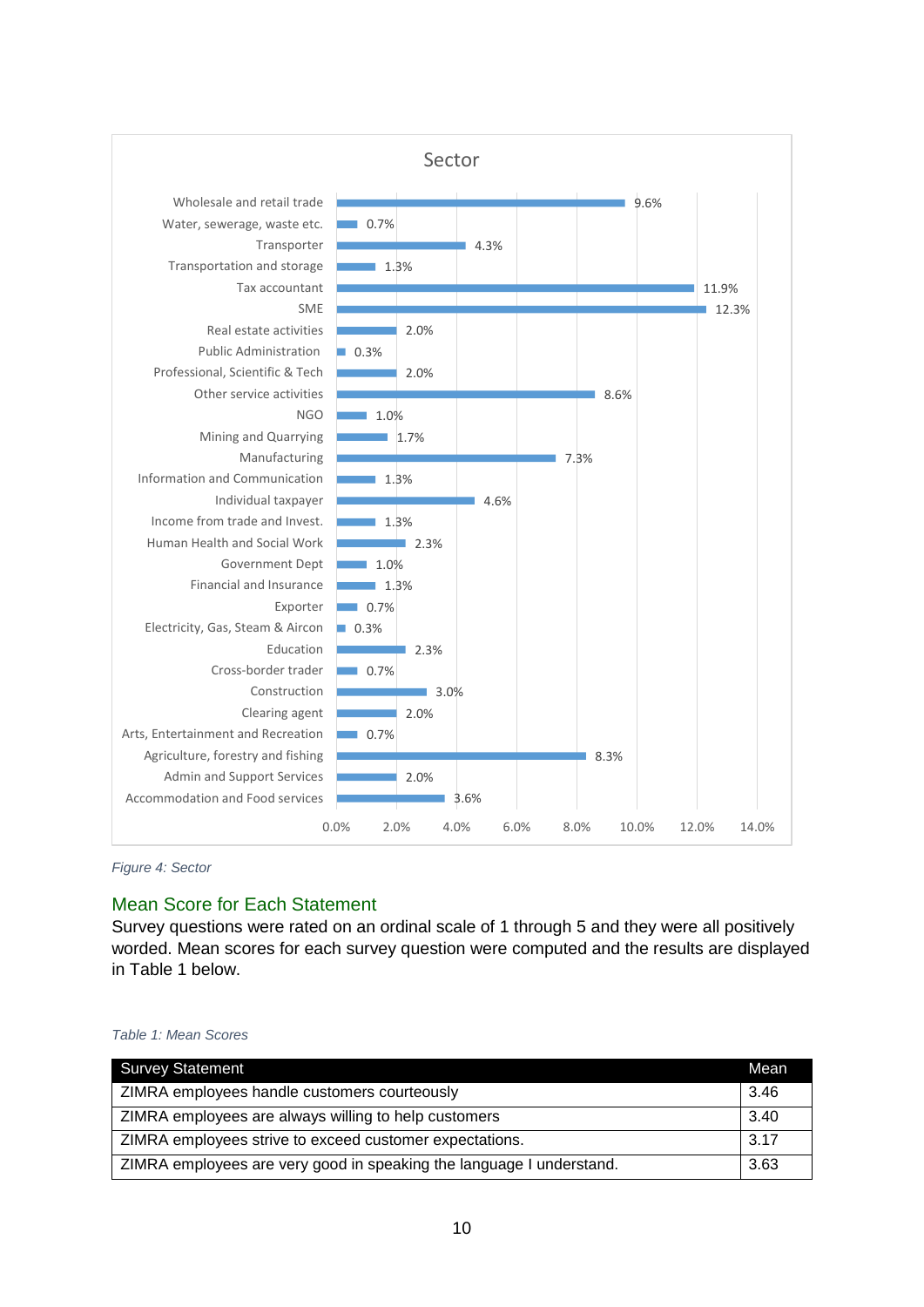| ZIMRA employees are very good listeners                                                              | 3.31 |
|------------------------------------------------------------------------------------------------------|------|
| ZIMRA Employees strongly believe in "Customer First" principle                                       | 3.11 |
| The employees of ZIMRA are always accessible through emails and phones                               | 3.16 |
| ZIMRA employees have the capacity to handle customers' needs.                                        | 3.32 |
| Number of ZIMRA employees is sufficient for providing an effective service at this station           | 3.18 |
| ZIMRA office ours are conducive                                                                      | 3.41 |
| ZIMRA employees quickly respond to our service requests                                              | 3.00 |
| ZIMRA service is generally fast                                                                      | 2.84 |
| ZIMRA officials expect to receive bribes (cash, gifts, favours etc.) in order to serve<br>customers. | 2.73 |
| Quality of service in ZIMRA is high                                                                  | 2.99 |
| ZIMRA employees at this station know their job well                                                  | 3.47 |
| ZIMRA employees are of high integrity                                                                | 3.20 |
| ZIMRA discharge their duties in a fair and impartial manner                                          | 3.24 |
| ZIMRA physical facilities (i.e. offices, reception etc.) are very good.                              | 3.47 |

## <span id="page-11-0"></span>ZIMRA Online Systems

|                                                                                              | Mean |
|----------------------------------------------------------------------------------------------|------|
| ZIMRA e-services platform is very efficient                                                  | 2.96 |
| The Fiscal Devices are very efficient (Please select N/A if not applicable)                  | 3.04 |
| The ASCUDA system is very efficient (Please select N/A if not applicable)                    | 3.02 |
| The electronic cargo tracking system is very efficient (Please select N/A if not applicable) | 3.19 |
| ZIMRA Econet Ownai Platform is very efficient (Please select N/A if not applicable)          | 3.03 |
| ZIMRA Netone Onemoney platform is very efficient (Please select N/A if not applicable)       | 3.13 |

## <span id="page-11-1"></span>Distribution of Responses for all Questions

Responses to survey questions were collapsed into three categories as shown in the table below.

<span id="page-11-2"></span>*Table 2: Agreement Factor Classification*

| Response     | Strongly<br>disagree | <b>Disagree</b> | Neither agree<br>nor disagree | Aaree | <b>Strongly</b><br>agree |
|--------------|----------------------|-----------------|-------------------------------|-------|--------------------------|
| Agree Factor | <b>Disagree</b>      |                 | Neutral                       | Agree |                          |

Percentages show the proportion of employees who disagreed, agreed or gave a neutral response to the survey question.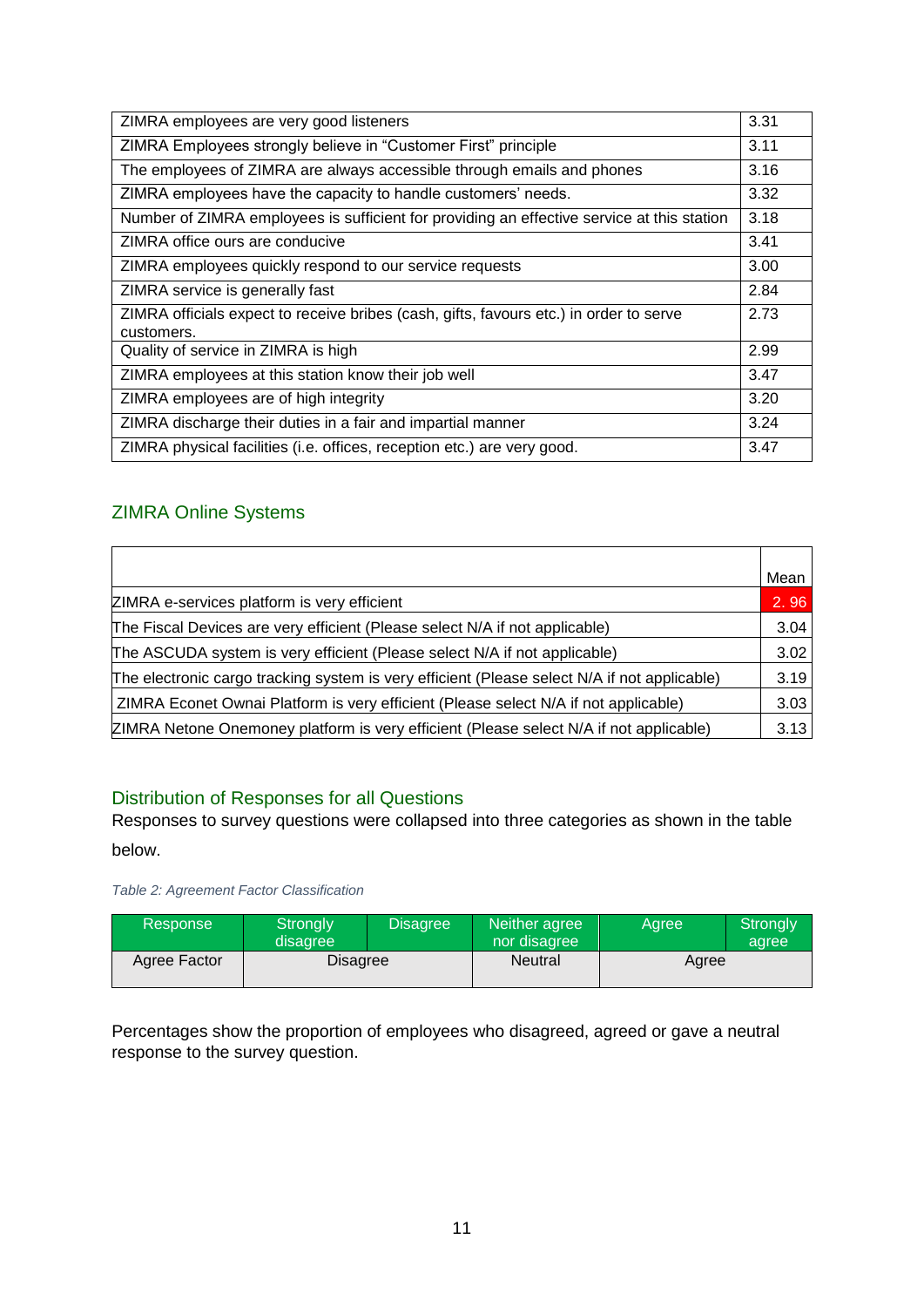## <span id="page-12-0"></span>Staff Attitude



<span id="page-12-2"></span>*Figure 5: Staff Attitude*

The findings in Figure 5 show that ZIMRA should put more effort in improving customer service. Less than 50% of respondents are against the view that ZIMRA employees believe in the "Customer First" principle and also that they strive to exceed client expectations.

## <span id="page-12-1"></span>Service delivery

Figure 6 below shows the distribution of responses to the questions relating service delivery.



<span id="page-12-3"></span>

The results in Figure 6 show that ZIMRA employees are not readily accessible through emails and telephones. The findings also show that some of the stations do not have adequate staff.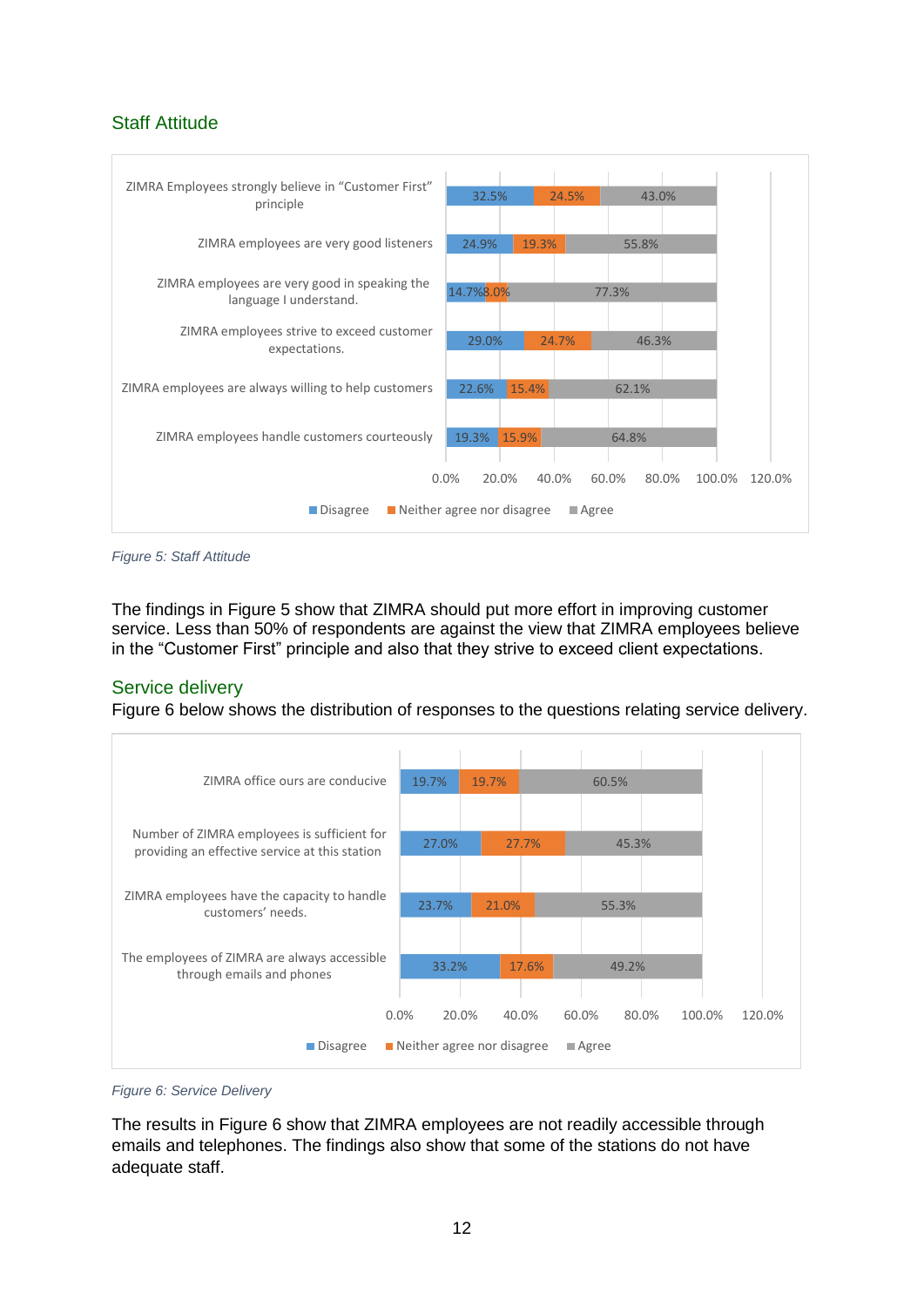## <span id="page-13-0"></span>Speed of service

The survey included two questions on ZIMRA's speed of service delivery. The results are displayed in Table 3.

<span id="page-13-5"></span>*Table 3: Speed of Service*

| <b>Speed of Service</b>                                    | Disagree | Neither agree nor<br>disagree | Agree  |
|------------------------------------------------------------|----------|-------------------------------|--------|
| ZIMRA employees quickly respond to our service<br>reauests | $38.5\%$ | 22.9%                         | 38.53% |
| ZIMRA service is generally fast                            | 45.8%    | 23.9%                         | 30.5%  |

As shown in the table above, respondents generally believe that ZIMRA's speed of service delivery is very low.

#### <span id="page-13-1"></span>Perception towards corruption

The results in Table 6 show that only 20.7% of the respondents are of the view that ZIMRA employees expect to receive some kickbacks in order to serve customers.

<span id="page-13-6"></span>*Table 4: Perception Towards Corruption*

|                                                                                                      |       | Disagree   Neither agree nor<br>disagree | Aaree    |
|------------------------------------------------------------------------------------------------------|-------|------------------------------------------|----------|
| ZIMRA officials expect to receive bribes (cash, gifts,<br>favours etc.) in order to serve customers. | 47.8% | 31.4%                                    | $20.7\%$ |

## <span id="page-13-2"></span>Corruption Perception Index (CPI)



Respondents were also asked to rate their perception level of corruption at their respective stations. The results from this question were used to calculate the corruption perception index (CPI). The CPI stands at 31.5% which is slightly above the previous result which was 29.3%.

## <span id="page-13-4"></span><span id="page-13-3"></span>Quality of service

Respondents were asked to rate their level of agreement with the statement asserting that the quality of service in ZIMRA is high. The figure below compares the results with those from the previous survey.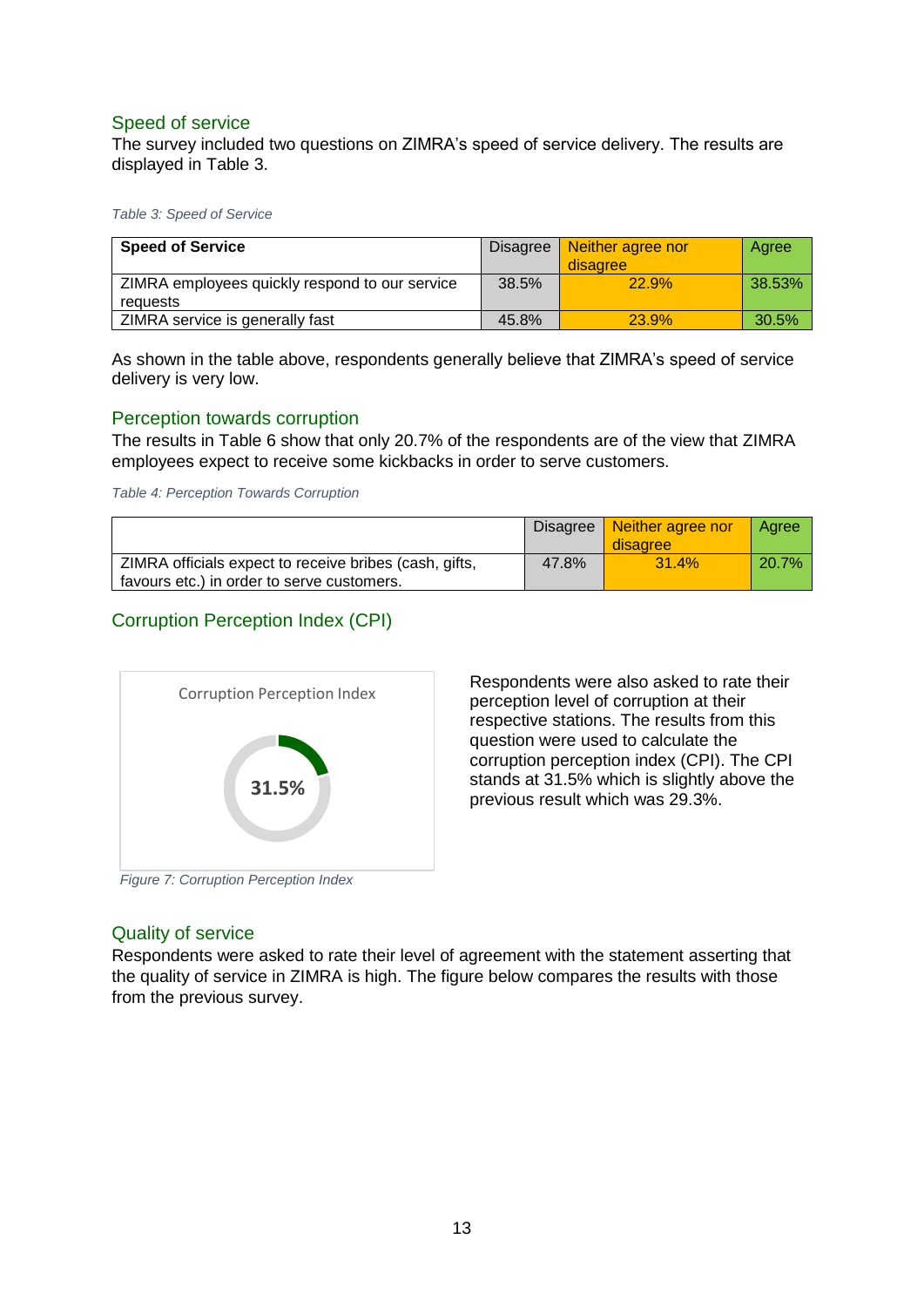

<span id="page-14-2"></span>*Figure 8: Quality of Service*

As shown in Figure 5 34.9% of the respondents to the survey agree that the quality of service in ZIMRA is high. This figure is significantly lower than the previous result which was 42.8%.



## <span id="page-14-0"></span>Staff Knowledge

<span id="page-14-3"></span>*Figure 9: Staff Knowledge*

The findings show that the majority (62.5%) of respondents are of the opinion that ZIMRA staff know their job very well.

## <span id="page-14-1"></span>Integrity and Fairness

The survey contained two questions touching on the aspects of integrity and fairness among employees of ZIMRA. The results are shown in the table below.

<span id="page-14-4"></span>

|  |  | Table 5: Integrity and Fairness |
|--|--|---------------------------------|
|--|--|---------------------------------|

|                                                     | Disagree | Neither agree nor | Agree |
|-----------------------------------------------------|----------|-------------------|-------|
|                                                     |          | disagree          |       |
| ZIMRA employees are of high integrity               | 24.9%    | 30.3%             | 44.8% |
| ZIMRA employee discharge their duties in a fair and | 25.5%    | 24.5%             | 50.0% |
| impartial manner                                    |          |                   |       |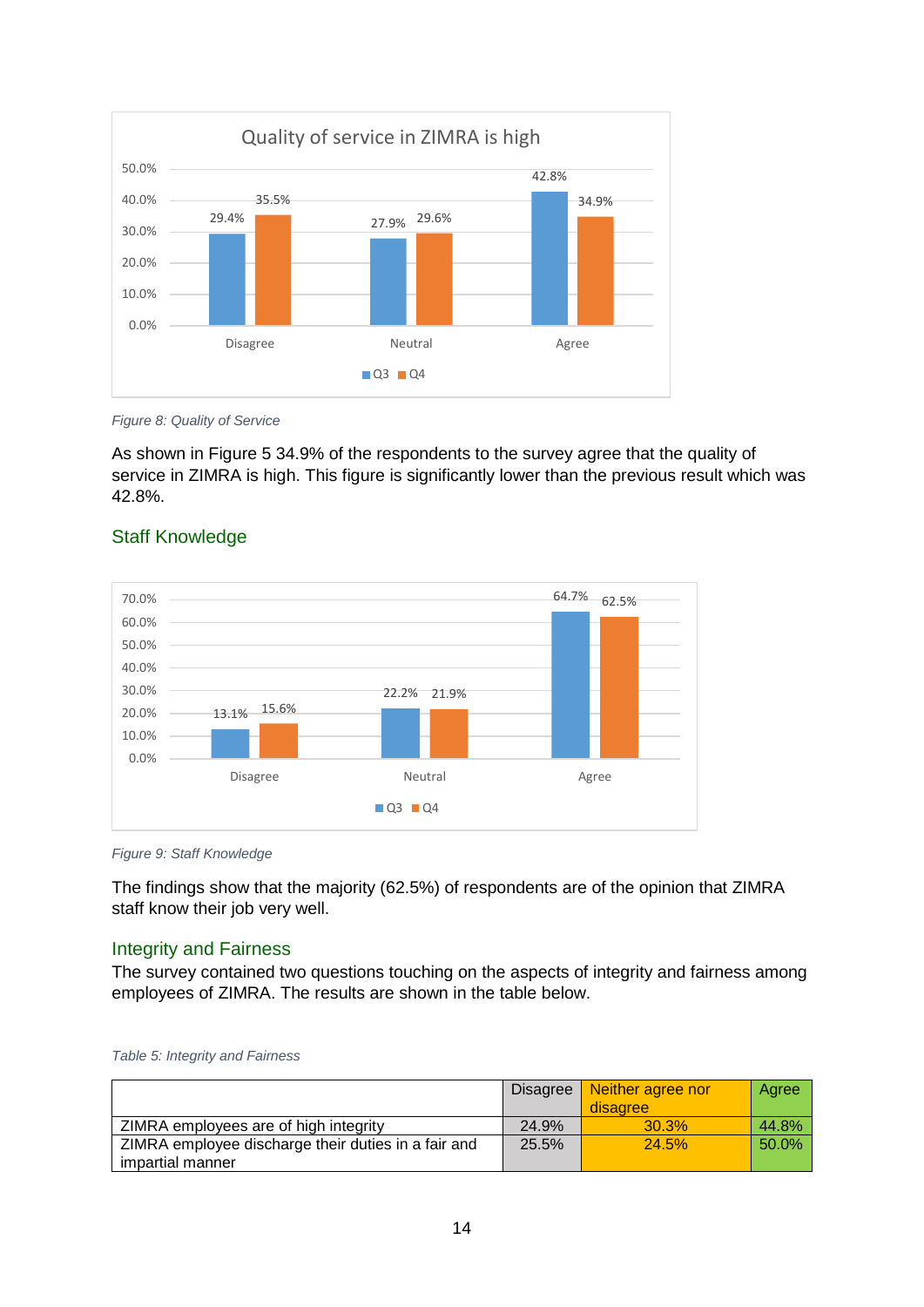The findings show that 50% of the respondents agree that ZIMRA employees discharge their duties in a fair and impartial manner. It can also be seen that less than 50% of the participants believe that ZIMRA employees are of high integrity.

#### <span id="page-15-0"></span>Website ease of use

Respondents were asked about the ease of use of the ZIMRA website. The results in Figure 6 compares the results with those from the previous survey.



<span id="page-15-2"></span>*Figure 10: Website Ease of Use*

The results show that the majority (64.2%) of the visitors to the website acknowledged that the website is ease to use.

## <span id="page-15-1"></span>Reasons for visiting the website

As shown below, the reasons for visiting the ZIMRA website were consistent with the 2021 Third Quarter results. The primary reason given by respondents is to seek information (31.7%), followed by downloading forms.



<span id="page-15-3"></span>*Figure 11: Reasons for Visiting Website*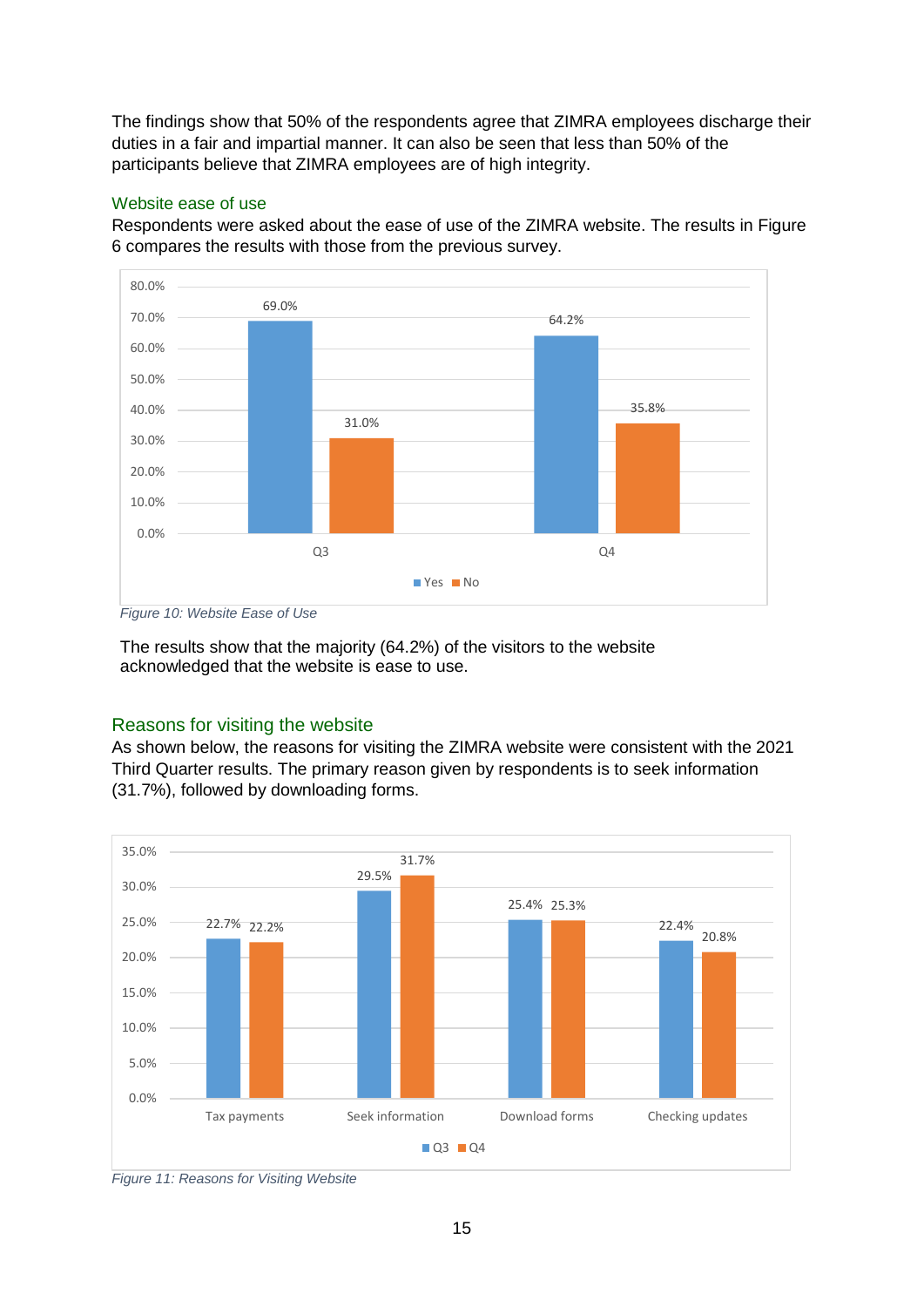## <span id="page-16-0"></span>Ways of improving the website

Respondents were asked to suggest ways in which they felt could improve ZIMRA's website. Listed below are the ideas that were suggested by taxpayers.

- All forms must be downloadable from the website in word format
- Include an interactive platform
- The website should be regularly updated so that it always contains relevant information.
- The e-filling portal should be upgraded to improve efficiency.
- Make the website and online forms user friendly
- Add more features and self service facilities and reduce manipulation by staff so as to reduce corruption.
- Include easy to read rates and duty information.
- **History of submissions should be always functional.**

## <span id="page-16-1"></span>Efficiency of ZIMRA ICT systems

The results in the figure below shows respondents' level of agreement with statements regarding efficiency of ZIMRA's ICT systems.



<span id="page-16-2"></span>*Figure 12: Efficiency of ZIMRA ICT Systems*

The findings show that below 25% of the respondents perceive Econet Ownai and the eservices platforms as very efficient. Equally disappointing is the ASYCUDA, Electronic Cargo Tracking and the Fiscal devices which had very low percentage scores.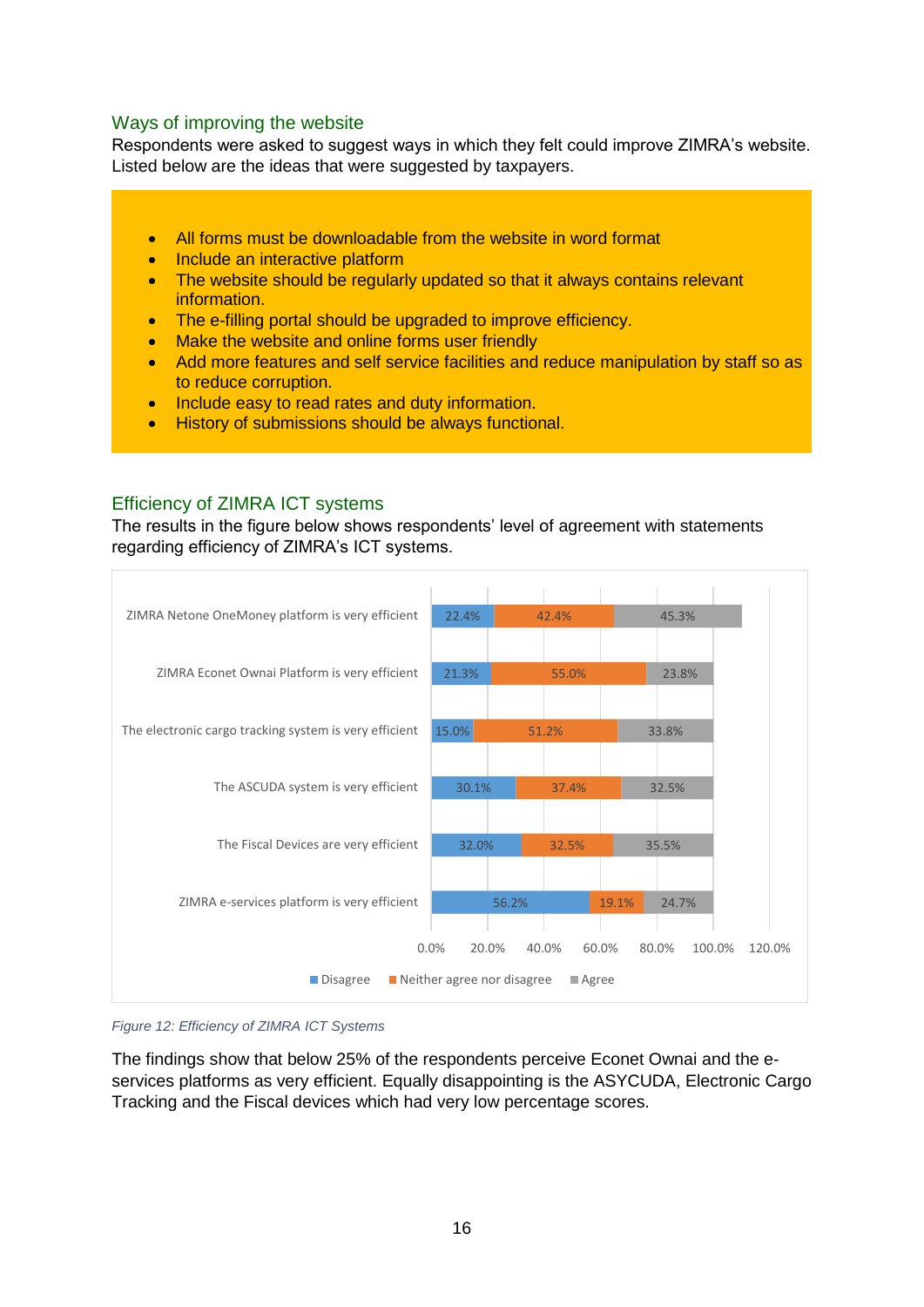## <span id="page-17-0"></span>Complaint Handling and Resolution

Respondents were asked if they have ever encountered any problems with the Authority. The figure below shows the most frequent problems faced by customers.



<span id="page-17-2"></span>*Figure 13: Frequently Encountered Problems*

The findings from the survey show that customers frequently experience challenges with the e-services platform which is always congested during deadlines. A substantial number of respondents have also cited that they always experience challenges in getting a Tax Clearance certificate.

## <span id="page-17-1"></span>Speed of complaint resolution

Respondents were further asked whether they have reported the complaints to the Authority and also how long it took for their complaints to be resolved. The results are displayed in Figure 15 below.



<span id="page-17-3"></span>*Figure 14: Speed of Complaint Resolution*

As shown above, most (42.8%) of the complainants have gone for over 3 weeks without getting a solution to their queries.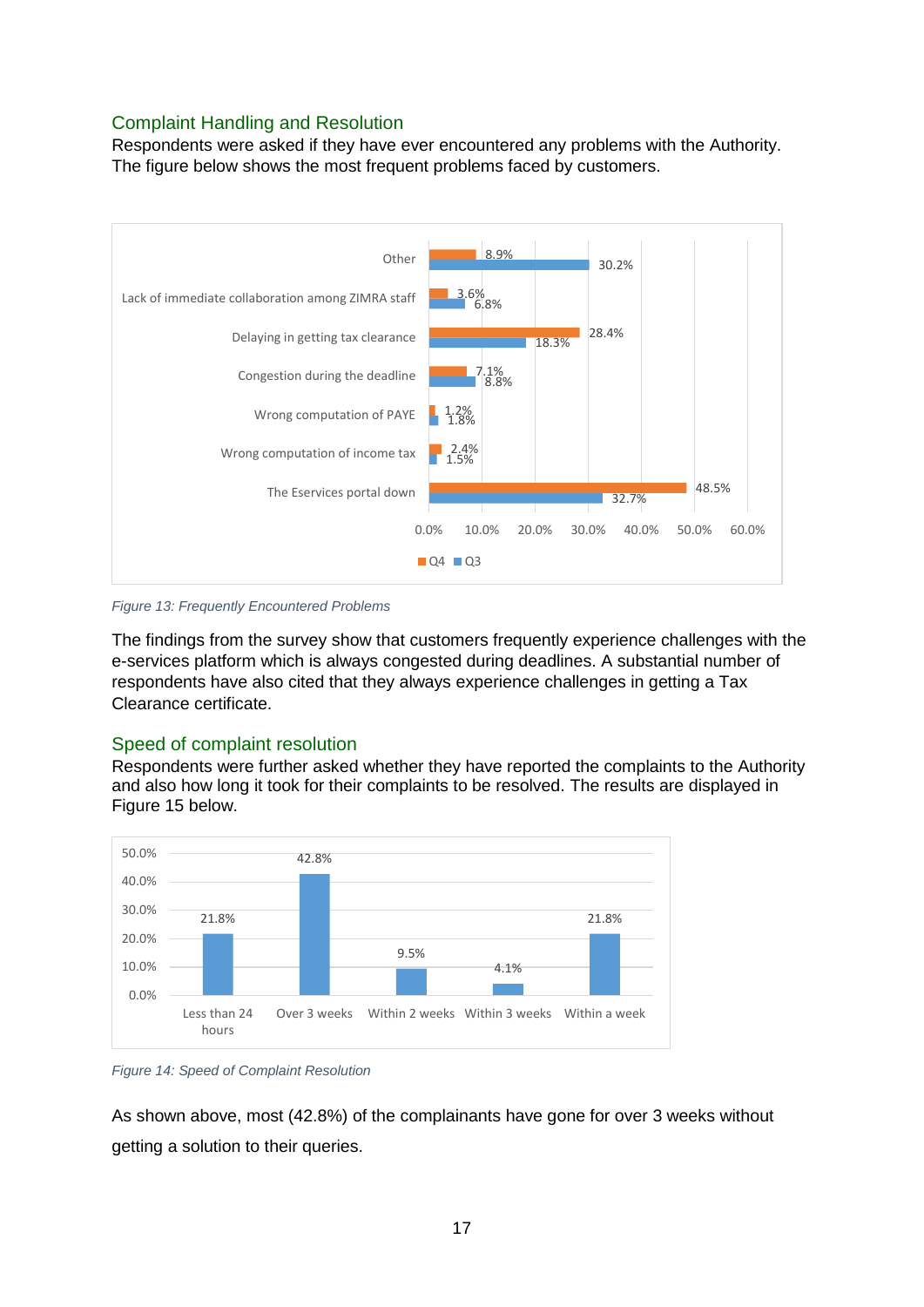

<span id="page-18-0"></span>Level of Satisfaction with Speed of Complaint Resolution

The results in Figure 9 shows that below 50% of the respondents were satisfied with the way their complaints were resolved. On the other hand, around 35% of the complainants expressed dissatisfaction with the time taken to resolve their concerns.

<span id="page-18-3"></span>*Figure 15: Level of Satisfaction with Speed of Complaint Resolution*

## <span id="page-18-1"></span>**Communication**

Respondents were asked about how the feel about the way ZIMRA communicates with the taxpayers. The results in the figure below show that 27.8% of the taxpayers believe that ZIMRA keeps its customers fairly well-informed. This result is consistent with the result from the previous survey.



<span id="page-18-4"></span>

## <span id="page-18-2"></span>Preferred channel of communication

Respondents were asked to suggested media with which ZIMRA should adopt in order to increase visibility. The results are displayed in the pie chart below.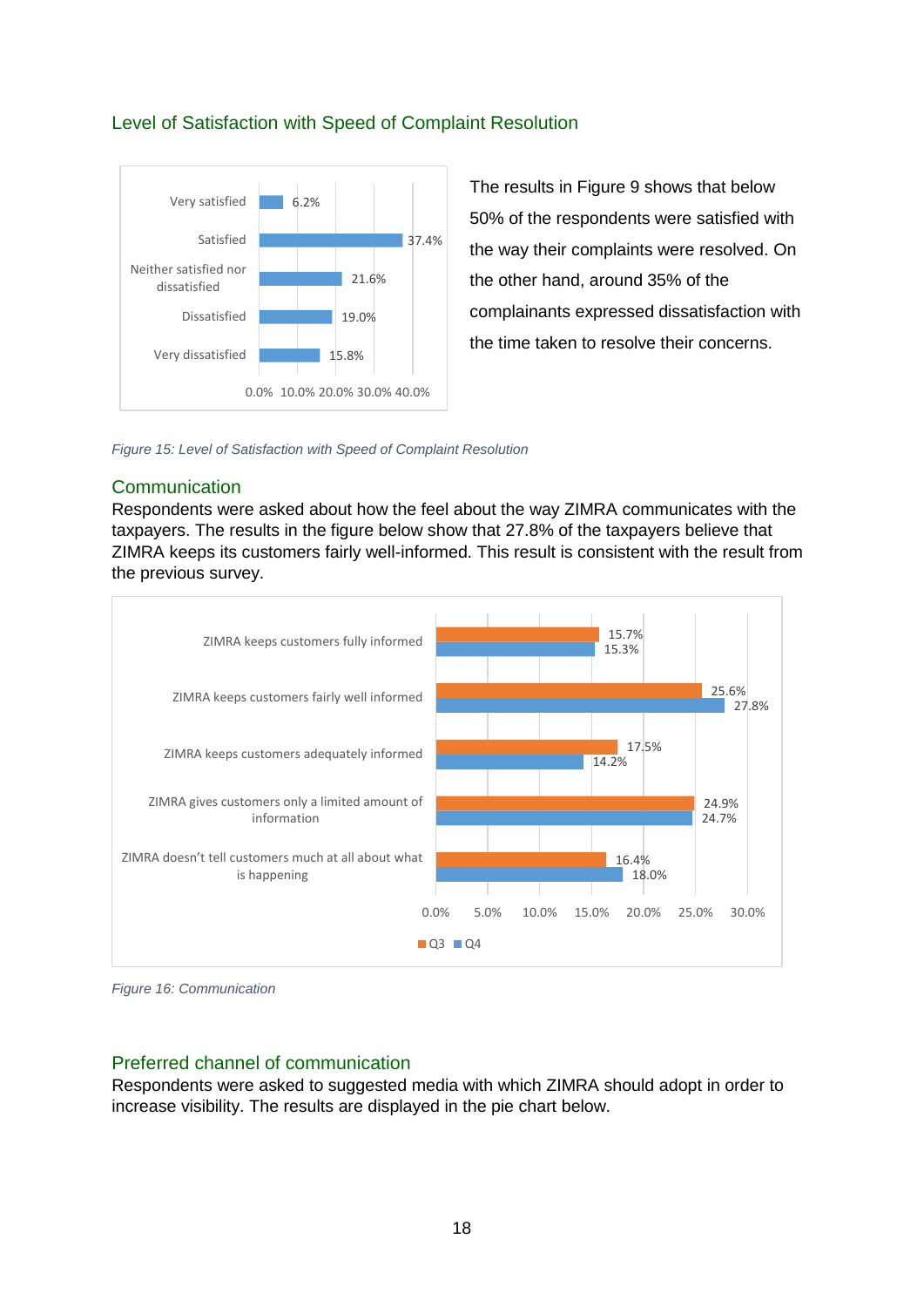

#### <span id="page-19-1"></span>*Figure 17: Preferred Channel of Communication*

The results show that 41.2% of the respondents believe that ZIMRA should communicate with the taxpayers through email. Roughly 12% of the respondents believe that ZIMRA should also use SMS service and another 12% suggested the ZIMRA website in disseminating information to its clients.

#### <span id="page-19-0"></span>Media Appearance

Respondents were also asked to state the media in which they have seen or heard about ZIMRA. From the responses gathered 48.6% of the respondents mentioned that they have seen ZIMRA in newspapers.



<span id="page-19-2"></span>*Figure 18: Media Appearance*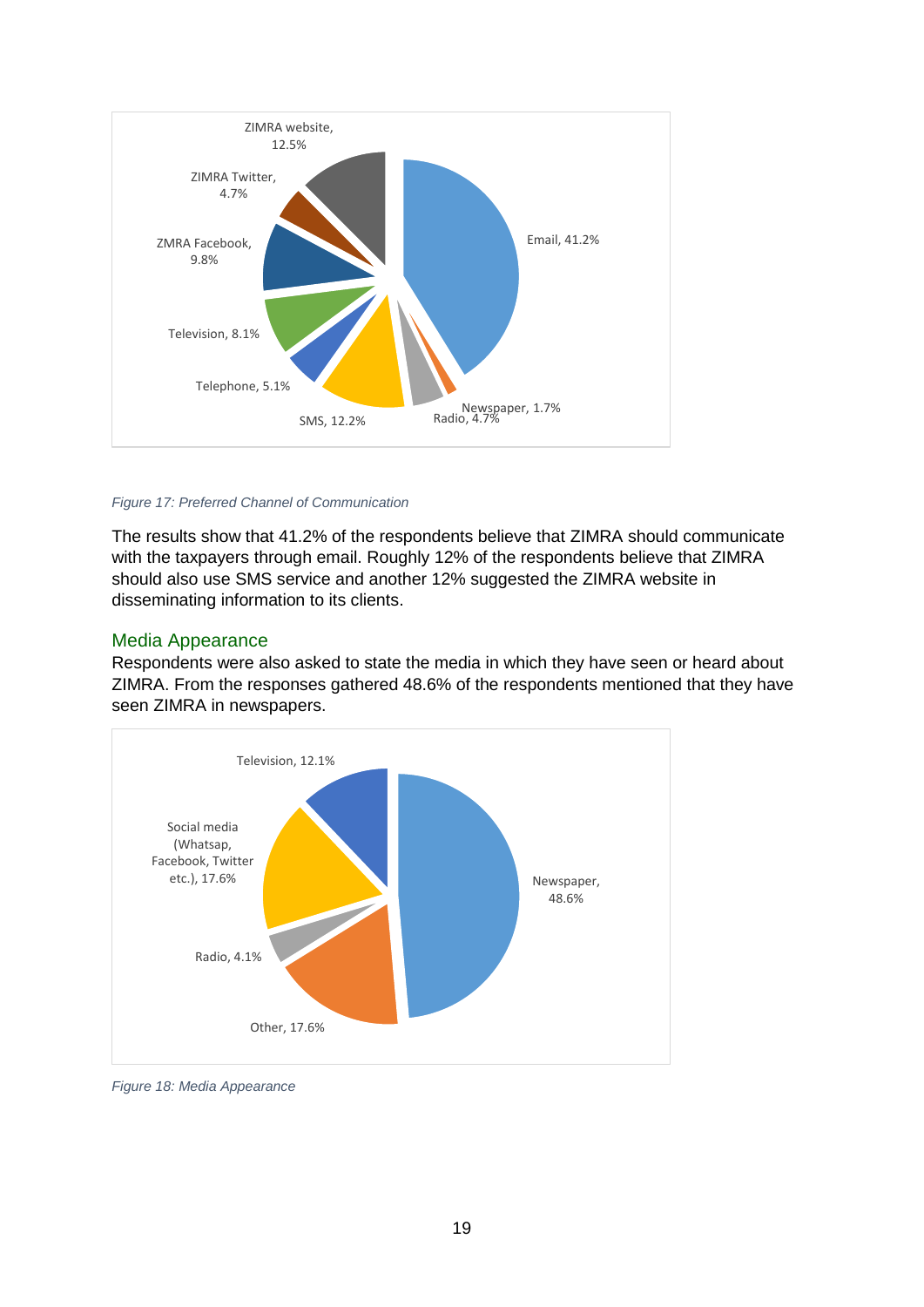## <span id="page-20-0"></span>ZIMRA Tax Sensitization Programs

Respondents were asked whether they have attended any ZIMRA tax sensitization program. The results are shown in Figure 17.



<span id="page-20-2"></span>*Figure 19: Sensitization Programs Attended*

Most (51.6%) of the respondents have attended tax related meetings followed by those who have attended education workshops.

## <span id="page-20-1"></span>Effectiveness of ZIMRA Tax Sensitization Sessions

Respondents were further asked about the effectiveness of these tax sensitization sessions. The results show that all the tax sensitization programs were generally rated as good.



<span id="page-20-3"></span>*Figure 20: Effectiveness of Tax Sensitization Programs*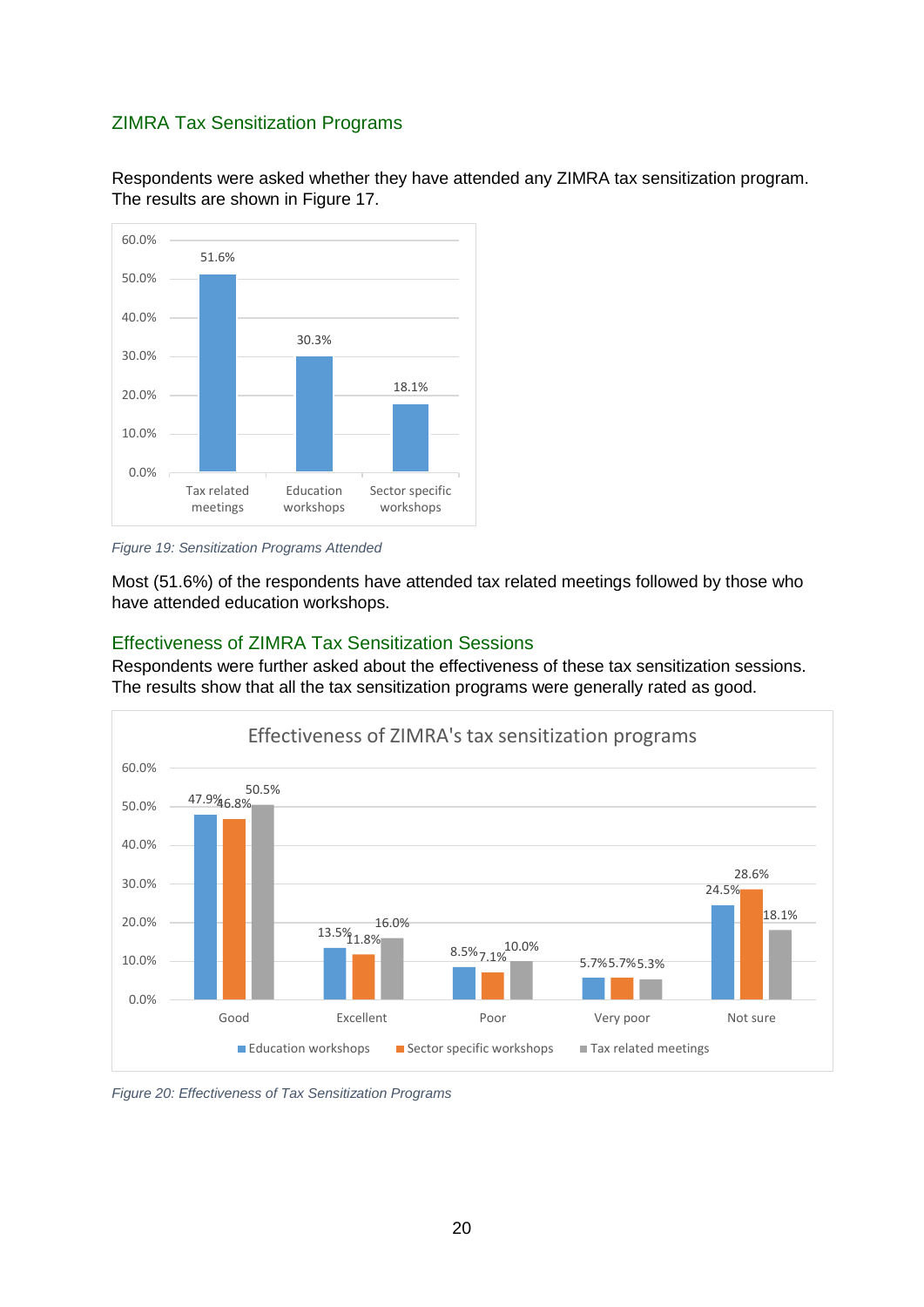## <span id="page-21-0"></span>Challenges faced by users of fiscal devices

Fiscalisation has come with its challenges and listed below are the challenges being faced by users of fiscal devices.



<span id="page-21-3"></span>*Figure 21: Challenges Faced by Users of Fiscal Devices*

The findings show that 27.1% of the users of fiscal devices stated that fiscal devices are very expensive. Users also complained about frequent load shedding and low skills in using these devices.

## <span id="page-21-1"></span>Customer Satisfaction Index

The Customer Satisfaction Index was calculated using the American Customer Satisfaction Index (ACSI) Methodology. The following model was applied in deriving the CSI:

## <span id="page-21-2"></span>ACSI Model for Government Services



<span id="page-21-4"></span>*Figure 22: ACSI Model for Government Services*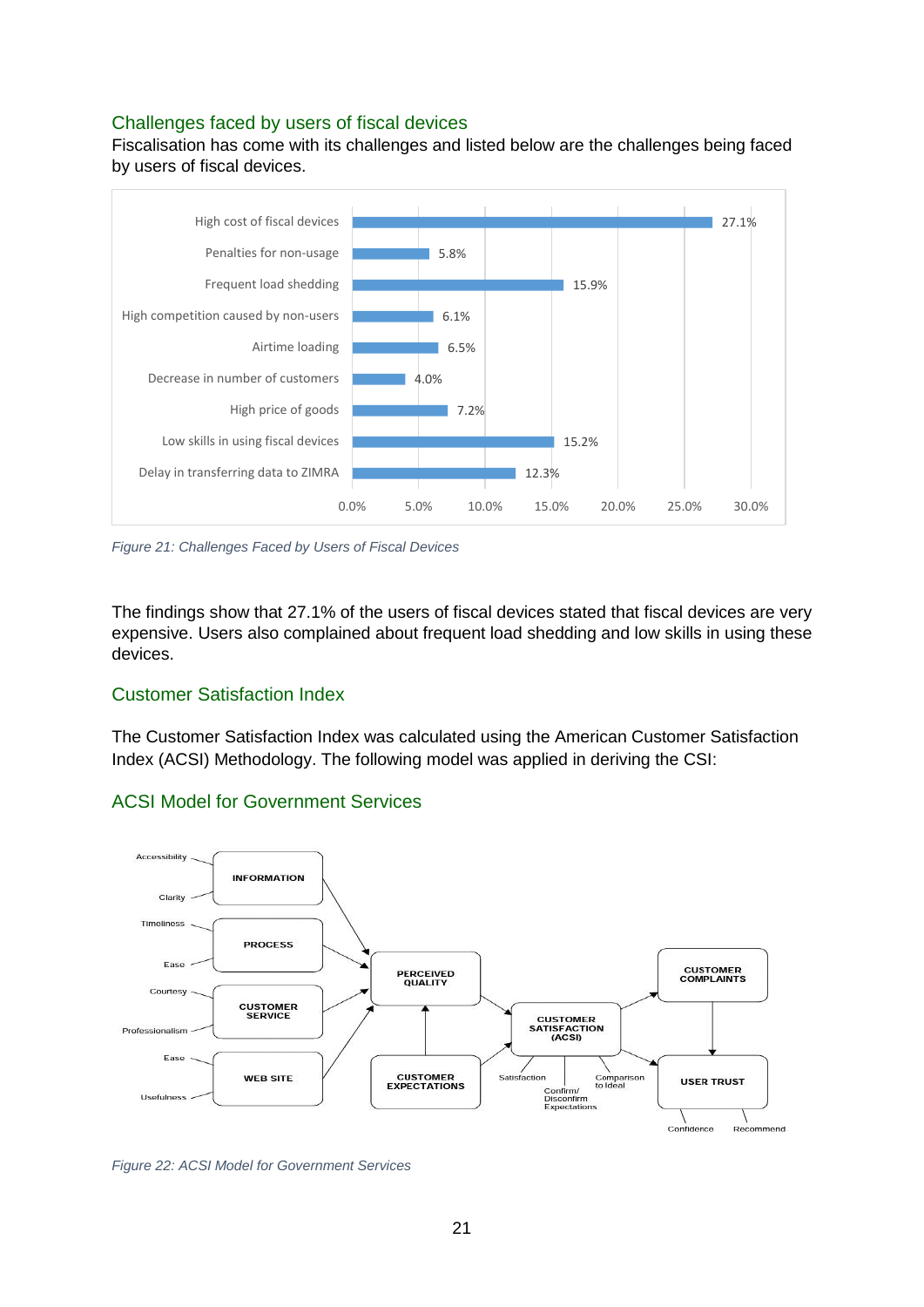In this model, customer satisfaction (ACSI) has three antecedents, which are level of satisfaction with the service received (Satisfaction), how well the service compares to ideal (Comparison to Ideal) and whether the service met or exceeded expectations (Confirm/Disconfirm Expectations). Using these three manifest variables, the following formula is derived from the model:

$$
ACSI = \frac{\sum_{i=1}^{3} w_i \overline{x}_i - \sum_{i=1}^{3} w_i}{9 \sum_{i=1}^{3} w_i} \times 100
$$

Using the above formula, the calculated Customer Satisfaction Index was **64.5%.** This was a slight increase compared to the last quarter where the index was **59%.** Thus the Authority needs to work on improving service delivery.

#### <span id="page-22-0"></span>Station Satisfaction Scores

The figure below shows the satisfaction scores for each station. Stations with less than 5 respondents were left out but were included in the calculation of the overall score.



<span id="page-22-1"></span>*Figure 23: Station Satisfaction Scores*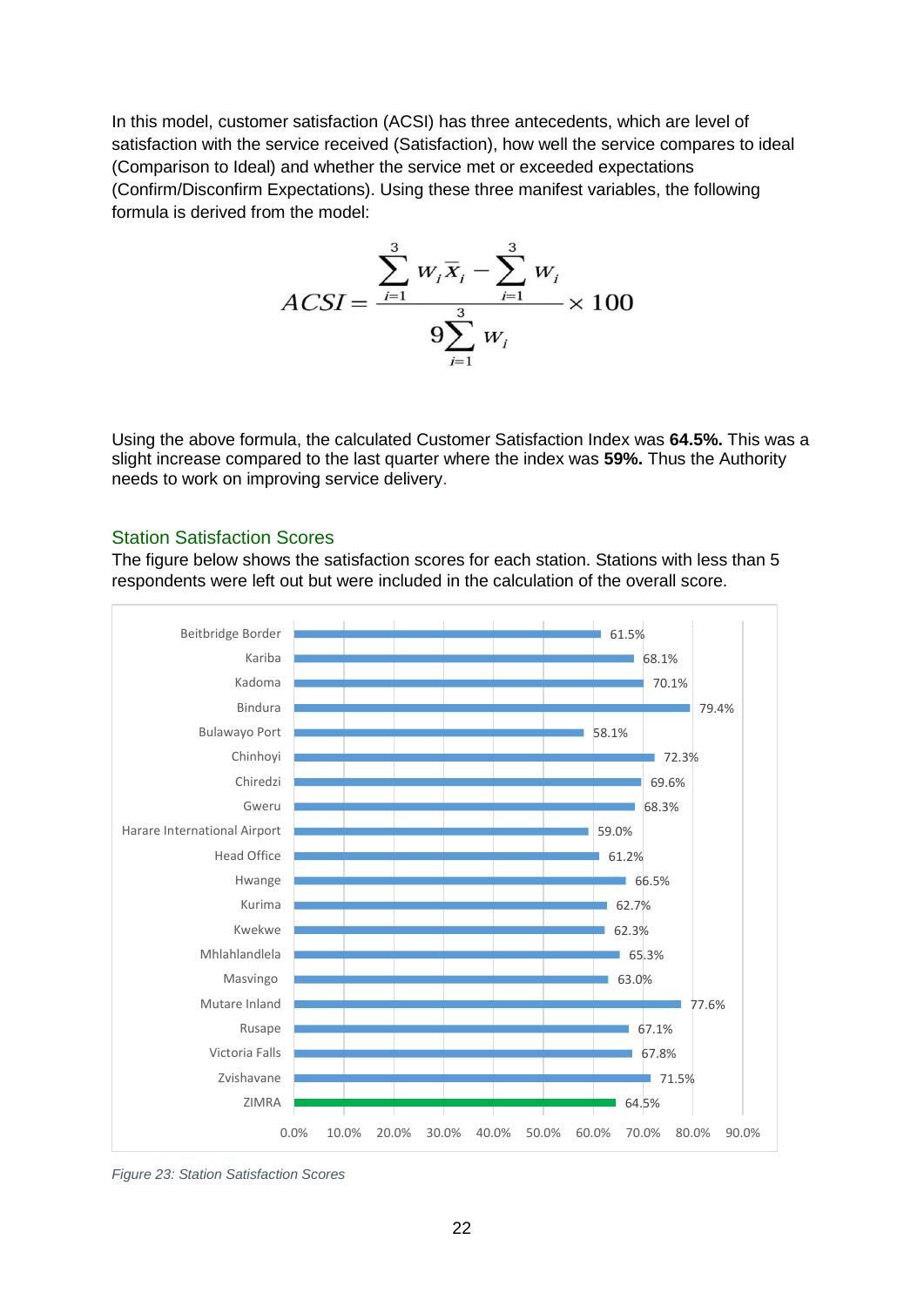As depicted in Figure 13, Bindura (79.4%) and Mutare Inland (77.6%) had the highest satisfaction scores. Bulawayo Port (58.1%) and Harare International Airport (59.0%) recorded the lowest satisfaction scores.

### <span id="page-23-0"></span>Comparative Analysis – Satisfaction by station

Table 6 compares the current station satisfaction results with scores from the previous survey.

|                              | Q4    | Q <sub>3</sub> | Variance |
|------------------------------|-------|----------------|----------|
| <b>ZIMRA</b>                 | 64.5% | 59%            | 5.50%    |
| Zvishavane                   | 71.5% | 54%            | 17.50%   |
| Victoria Falls               | 67.8% | 69%            | $-1.20%$ |
| Rusape                       | 67.1% | 66%            | 1.10%    |
| Mutare Inland                | 77.6% | 62%            | 15.60%   |
| Masvingo                     | 63.0% | 63%            | $0.00\%$ |
| Mhlahlandlela                | 65.3% | 65%            | 0.30%    |
| <b>Kwekwe</b>                | 62.3% | 53%            | 9.30%    |
| Kurima                       | 62.7% | 54%            | 8.70%    |
| Hwange                       | 66.5% | 57%            | 9.50%    |
| <b>Head Office</b>           | 61.2% | 59%            | 2.20%    |
| Harare International Airport | 59.0% | 52%            | 7.00%    |
| Gweru                        | 68.3% | 58%            | 10.30%   |
| Chiredzi                     | 69.6% | 59%            | 10.60%   |
| Chinhoyi                     | 72.3% | 74%            | $-1.70%$ |
| <b>Bulawayo Port</b>         | 58.1% | 56%            | 2.10%    |
| <b>Bindura</b>               | 79.4% | 63%            | 16.40%   |
| Kadoma                       | 70.1% |                |          |
| Kariba                       | 68.1% |                |          |
| Beitbridge Border            | 61.5% | 52%            | 9.50%    |

<span id="page-23-3"></span>*Table 6: Comparative Analysis-Satisfaction by Station*

The results in Table 6 show that there was a general improvement in satisfaction scores for most of the stations with the exception of Victoria Falls and Chinhoyi.

## <span id="page-23-1"></span>Overall Service Delivery



The results in Figure 25 shows the respondents' view of ZIMRA's overall service delivery. Most (34.4%) of the respondents rated the overall service delivery as satisfactory followed by those who perceived it as good. Only 5.6% of the participants rated the overall service delivery as excellent.

<span id="page-23-2"></span>*Figure 24: Overall Service Delivery*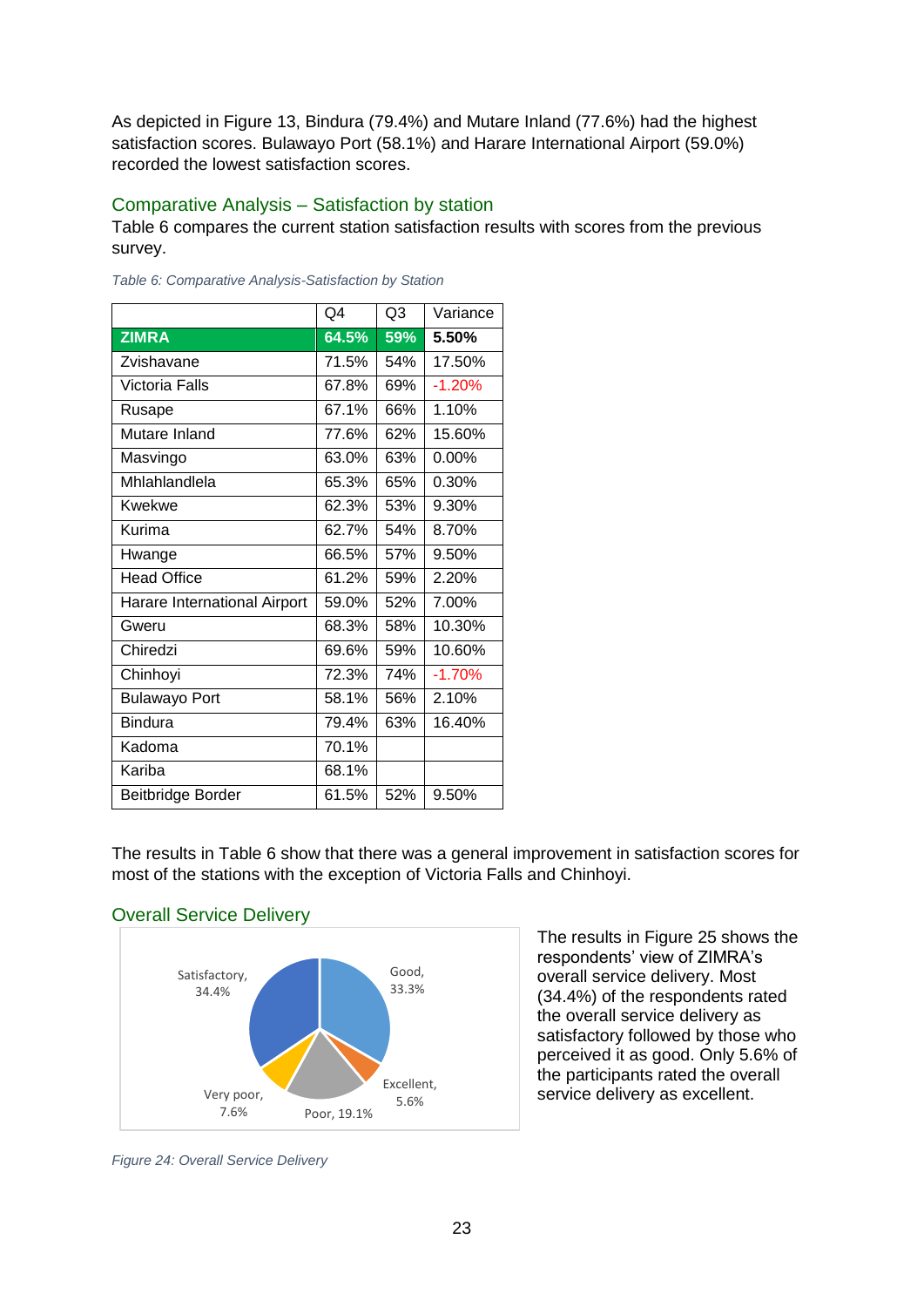## <span id="page-24-0"></span>Knowledge of the Tax in Forex Campaign

Respondents were asked about their knowledge of the Tax in Forex campaign and the source of awareness.



<span id="page-24-2"></span>*Figure 25: Awareness of Tax in Forex Campaign*

The results clearly show that the majority (60%) of respondents are not aware of the Tax in Forex campaign. For those respondents who acknowledged that they are aware of the Tax in Forex Campaign, most (52.7%) of them stated that they got to know about it through the newspaper.

## <span id="page-24-1"></span>Views on "Tax in Forex Campaign"

The major drawback on information drawn from this question is that most of the respondents are not aware of the campaign. Those who were aware of the campaign had divergent views hence the need to have two sections for positive and negative responses. However, it is important to note that the majority of the respondents were against the campaign.

#### **Positive responses**

- Good for the country to develop
- Good move for forex earners
- Good strategy helps government to access much needed foreign currency
- Tax must be paid in the invoiced currency
- Noble idea but must be properly communicated.

#### **Negative responses**

- Not practical as majority of transactions are in local currency
- Inconsistency in government policy confusing the market.
- Not good. Puts pressure on forex receipts after surrender **requirements**
- Zimra will require tax in forex even if you are paid in bonds
- Let's use uniform currency for transparency.
- Unclear how it is charged.
- **Not fair. Tax must be paid in local** currency.
- Violates country's sovereignty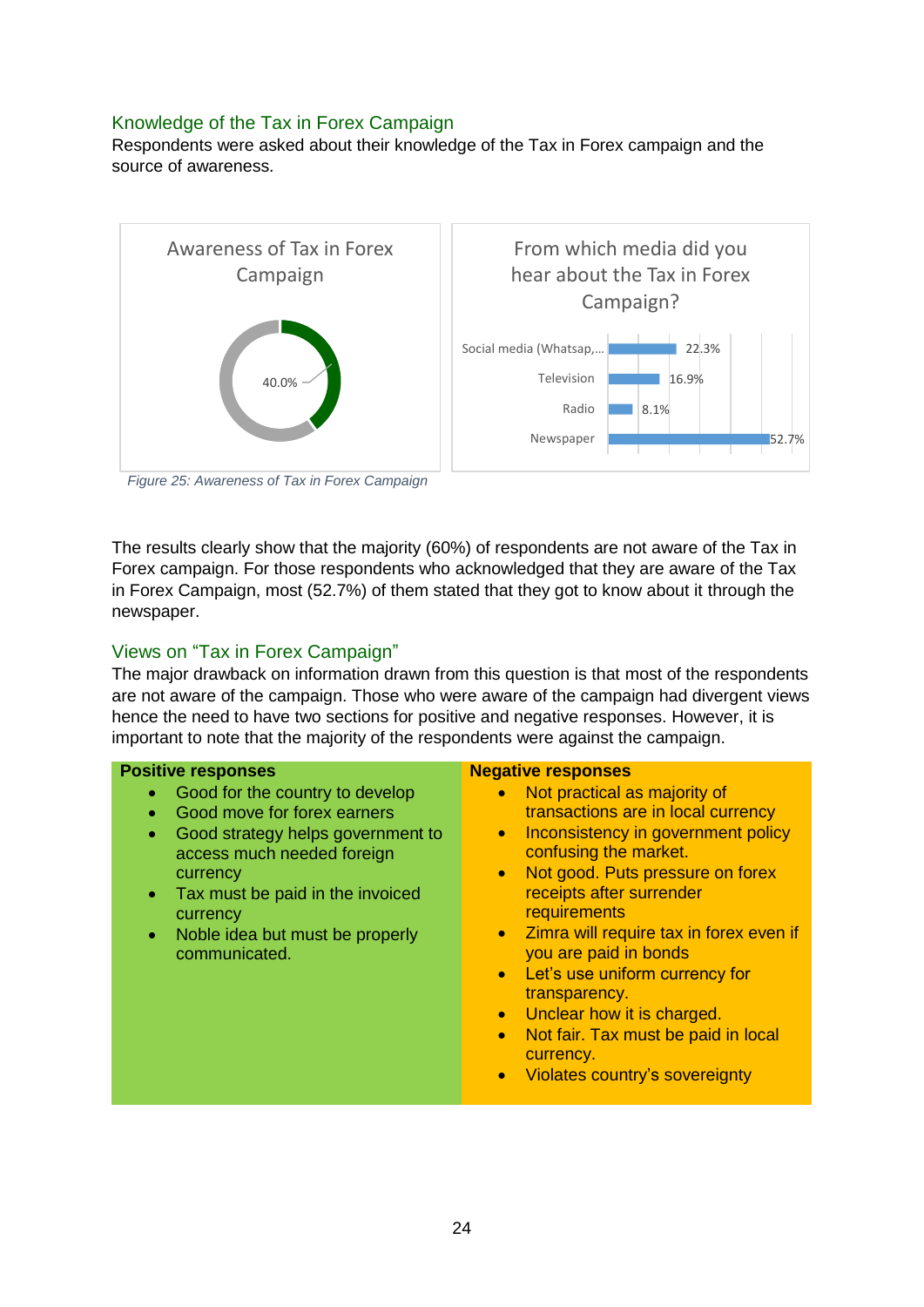## <span id="page-25-0"></span>Awareness of the "Fiscalisation Campaign"





<span id="page-25-2"></span>*Figure 26: Awareness of the Fiscalisation Campaign*

The results show that most (56.4%) of the participants who were aware of the campaign got to know about it through the Newspaper.

## <span id="page-25-1"></span>Views on "Fiscalisation Campaign"

Respondents had divergent views hence the analysis will be split between positive and negative responses.

| <b>Positive Responses</b>                                                                                                                                                                                                                                                                                                                                                                                                                                                                                                                                                                                                                                                                                                              | <b>Negative Responses</b>                                                                                                                                                                                                                                                                                                                                                                                                                                                  |
|----------------------------------------------------------------------------------------------------------------------------------------------------------------------------------------------------------------------------------------------------------------------------------------------------------------------------------------------------------------------------------------------------------------------------------------------------------------------------------------------------------------------------------------------------------------------------------------------------------------------------------------------------------------------------------------------------------------------------------------|----------------------------------------------------------------------------------------------------------------------------------------------------------------------------------------------------------------------------------------------------------------------------------------------------------------------------------------------------------------------------------------------------------------------------------------------------------------------------|
| Fiscalisation is good but we need to<br>$\bullet$<br>improve the country's network to<br>avoid disruptions.<br>Good but coordination between<br>$\bullet$<br>Zimra and Agents is very poor.<br>Makes businesses accountable but<br>$\bullet$<br>ZIMRA must listen to clients.<br>Provides full and quick information<br>۰<br>between ZIMRA and clients.<br>Allows large companies to pay tax<br>$\bullet$<br>directly via online systems.<br>Improves efficiency and revenue<br>۰<br>collection.<br>Encourages compliance.<br>۰<br>Fiscal devices should be provided<br>$\bullet$<br>by ZIMRA and not third parties<br>ZIMRA should be the one to<br>$\bullet$<br>purchase and install these registers<br>just as ZESA installs meters | Gadgets too expensive<br>$\bullet$<br>Poorly administered<br>$\bullet$<br>Hits already complying tax payers<br>$\bullet$<br>but does not address informal sector<br>Waste of time and resources<br>$\bullet$<br>SMEs can't afford prices of fiscal<br>$\bullet$<br>gadgets<br>Not practical for property sector who<br>$\bullet$<br>produce one or two invoices per<br>month.<br>Daylight robbery<br>$\bullet$<br>Waste of time and costly for tax<br>$\bullet$<br>payers. |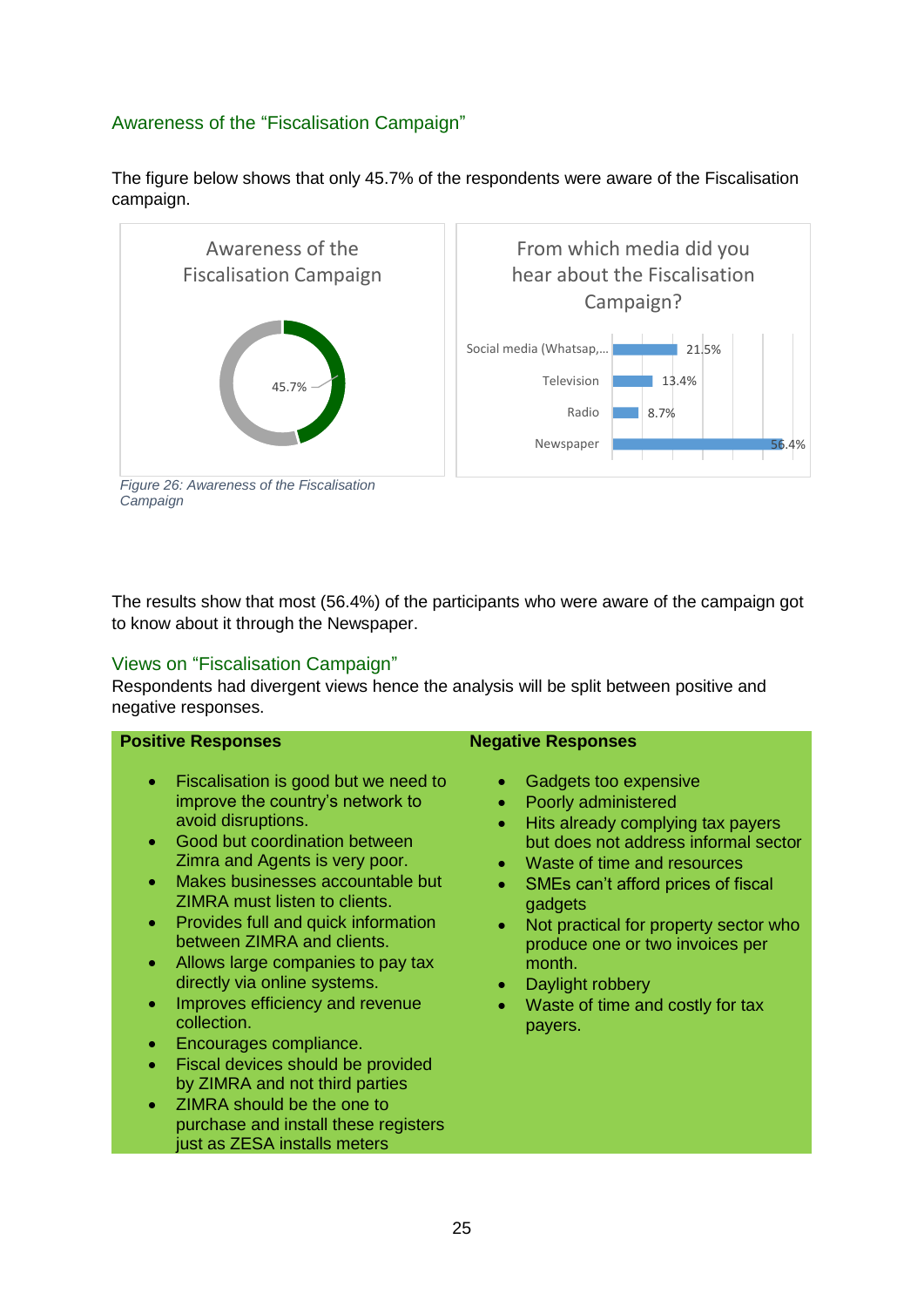- It needs to be fine-tuned and adopt different business models as it is very restrictive.
- Good but no ability to reverse errors
- I think there are some sectors which need to use the fiscal machines like the daily sales shops rather than small scale miners which do sales may be once after three months

## <span id="page-26-0"></span>Awareness of the "I am for Zero Campaign"

The results below show that very few (20.4%) of the respondents are aware of the "I am for Zero" campaign. Half the number of respondents who confessed knowledge of the "I am for Zero campaign" cited that they got know about the campaign through the newspaper.



<span id="page-26-2"></span>*Campaign*

## <span id="page-26-1"></span>Views about "I am for Zero Campaign"

Respondents were asked about their views of the campaign. Responses to this were very few since most of the respondents were not aware of this campaign. The few responses gathered from this question are listed in the table below.

- Good because it discourages corruption
- Opportunity for economic growth
- Commendable
- Appropriate stance for the organisation
- Lacks corporate will or follow up, but a good campaign
- Zero tolerance to corruption
- Not practical as ZIMRA is corrupt from top to bottom
- Good campaign but needs to be brought to reality by ZIMRA a lot more
- Zero tolerance to corruption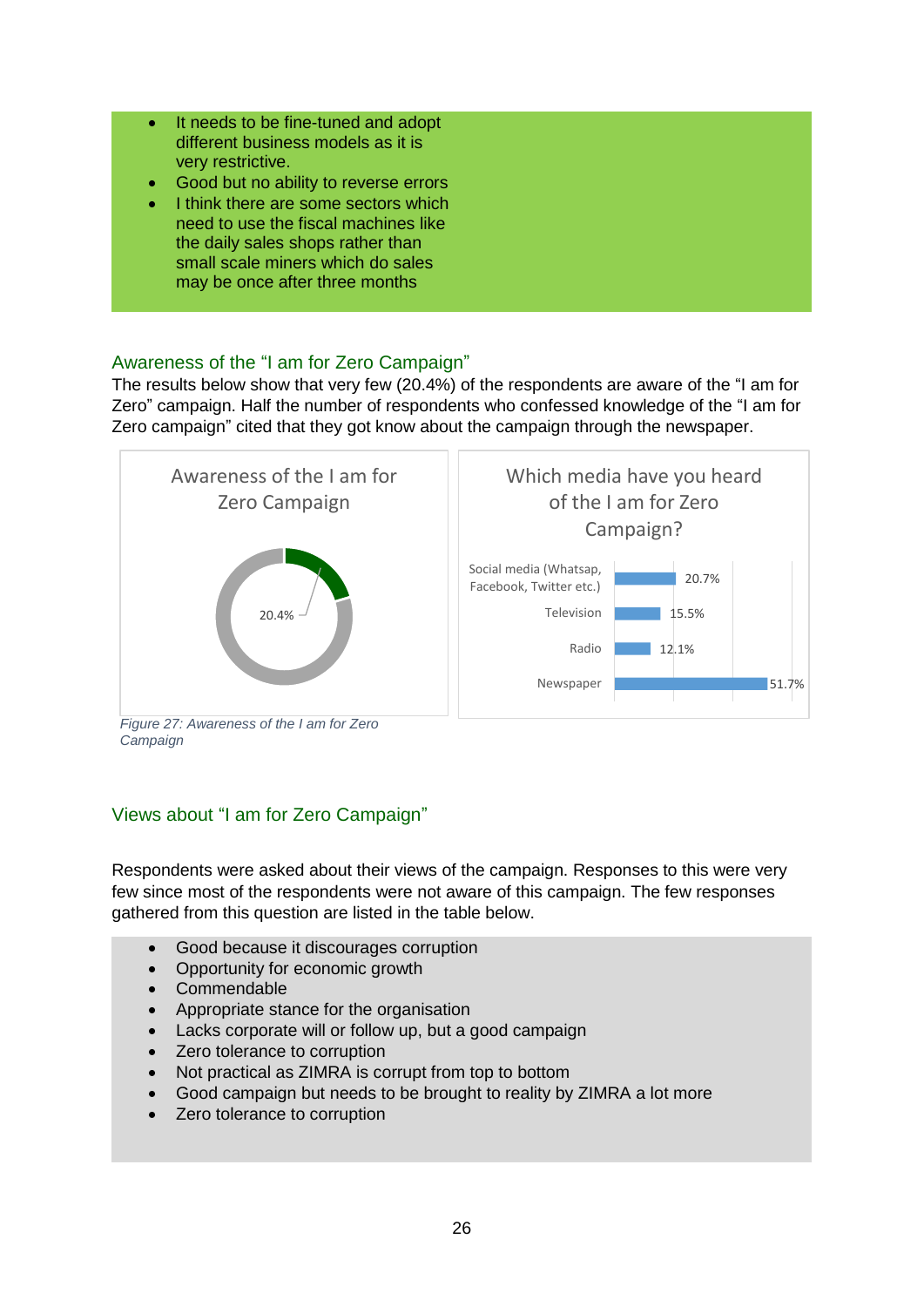#### <span id="page-27-0"></span>Proposed areas of improvement

The last part of the survey questionnaire also had an open ended question asking for taxpayers' recommendations for the improvement of ZIMRA's service delivery. The table below summarizes the responses.

#### **Communication**

- Increase number of telephone lines on reception
- **Improve on direct email responses.**
- Consider WhatsApp chat to speed up communication.
- Sort out online portal.
- Improve accessibility during Covid 19 like virtual meetings
- **Build awareness of services through public and private media**
- Consider SMS, WhatsApp, twitter and Facebook for indirect client interface.
- **Information dissemination needs to improve.**

#### **Customer Service & Staff**

- ZIMRA must communicate changes before penalising clients
- ZIMRA staff must not witch hunt but help clients to comply with the law
- Attitude of ZIMRA staff must improve *i.e.* rudeness
- Need for prompt customer service.
- More ZIMRA awareness campaigns and training workshops for public.
- Treat clients as partners not criminals. Forster them and grow with them
- Send tax reminders to clients when approaching payment dates.
- Liaison officers must be easily accessible
- Customer service emails should be improved so that they do not bounce back.
- Staff must notify their clients if on leave.
- Manager, Supervisor and officer communication need to improve for fast decision making.
- Some stations such as Chiredzi are understaffed hence taking too long to resolve issues.
- Create an environment that encourages tax compliance not act as hindrance
- Improve staff uniforms.

#### **Bureaucracy and Corruption**

- Zimra must fight internal corruption as clients have to pay agents to have quick service.
- **•** Bottlenecks must be reduced to speed system processes reduce delays which increase appetite for corruption.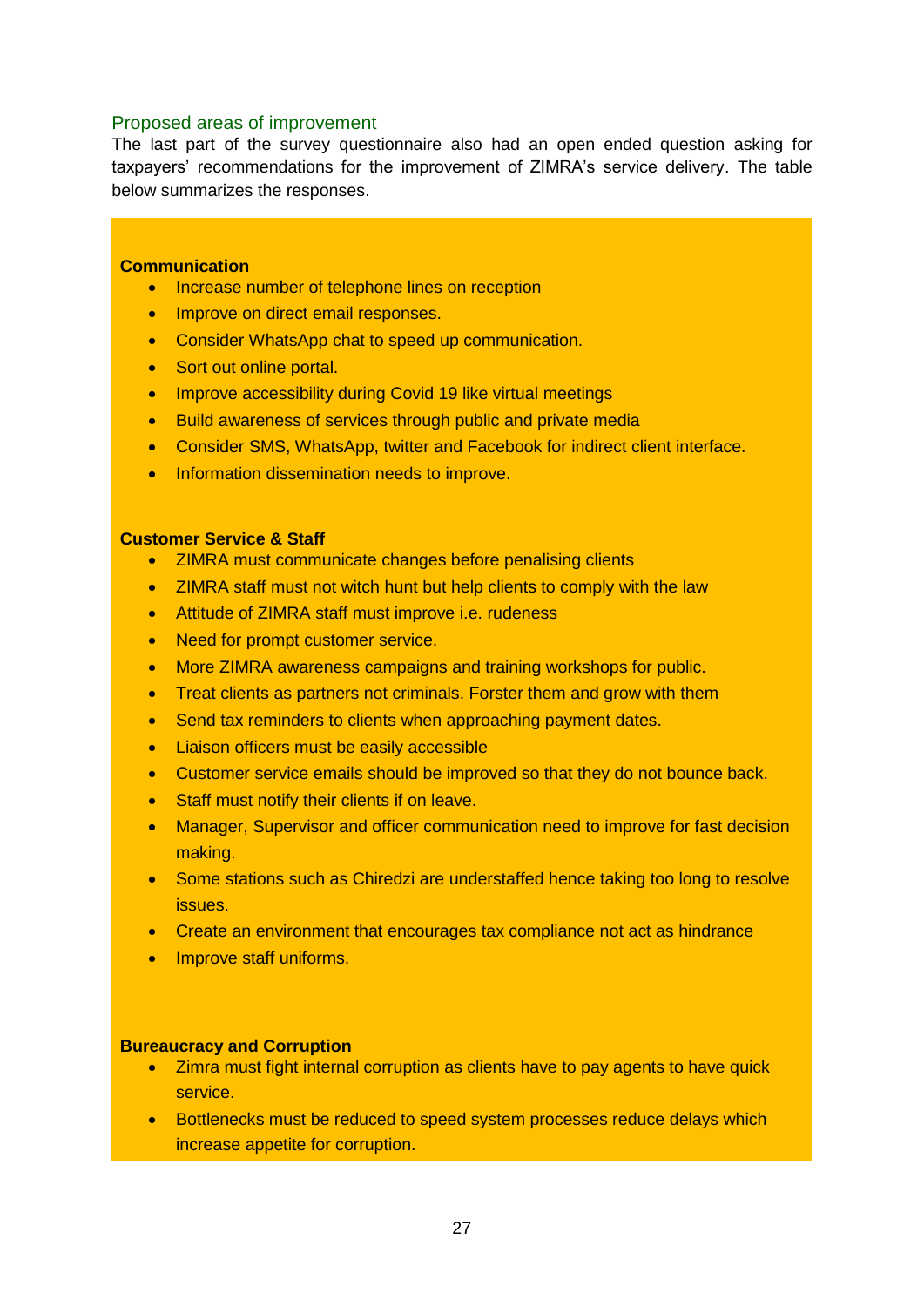**Employees must stop demanding money to do their work** 

#### **Tax Clearance**

- Tax clearance via portal must be improved
- Tax clearance delays need attention.
- Tax clearance issues must be resolved within 72 hours
- Tax clearance should be easily accessible
- Statements should readily available online rather decent on employee who take long to respond

#### **Information Technology**

- Website slow and not reliable need improvement
- Reduce technical issues on the website
- **E**-filling needs improvement.
- E-filling must show missing returns and returns not to bounce.
- Server upgrade for easy of loading returns.
- Decongest e-service platform on due dates
- Change electronic portal completely

#### **Border Post Services**

- Improve on goods clearing.
- Mitigate corruption at Boarder posts
- Clearly show the clients stages needed in vehicle clearance.

#### **Operational Issues**

- Response time to appeals is poor, there is need for immediate improvement.
- QPDs are not sector sensitive one size fits all doesn't work. Need to be aware of specific sectors challenges and needs.
- QPDs to be done on e-services.
- Maintain taxpayer information on an up to date portal
- Provide fiscal gadgets at an affordable price
- **•** Printing of submissions should always be accessible.
- **Enable withholding tax returns to be done on the portal**
- Quick allocation/updating of tax (CGT) payments on the ZIMRA system.

#### <span id="page-28-0"></span>**Conclusions**

Based on the findings, it can be concluded that taxpayers generally appreciate ZIMRA's service delivery as indicated by the customer satisfaction score of 64.5%. Most of the taxpayers are not aware of the "I am for Zero" and "Tax in Forex" campaigns. Respondents have also expressed dissatisfaction with the inefficiency of the e-services platform.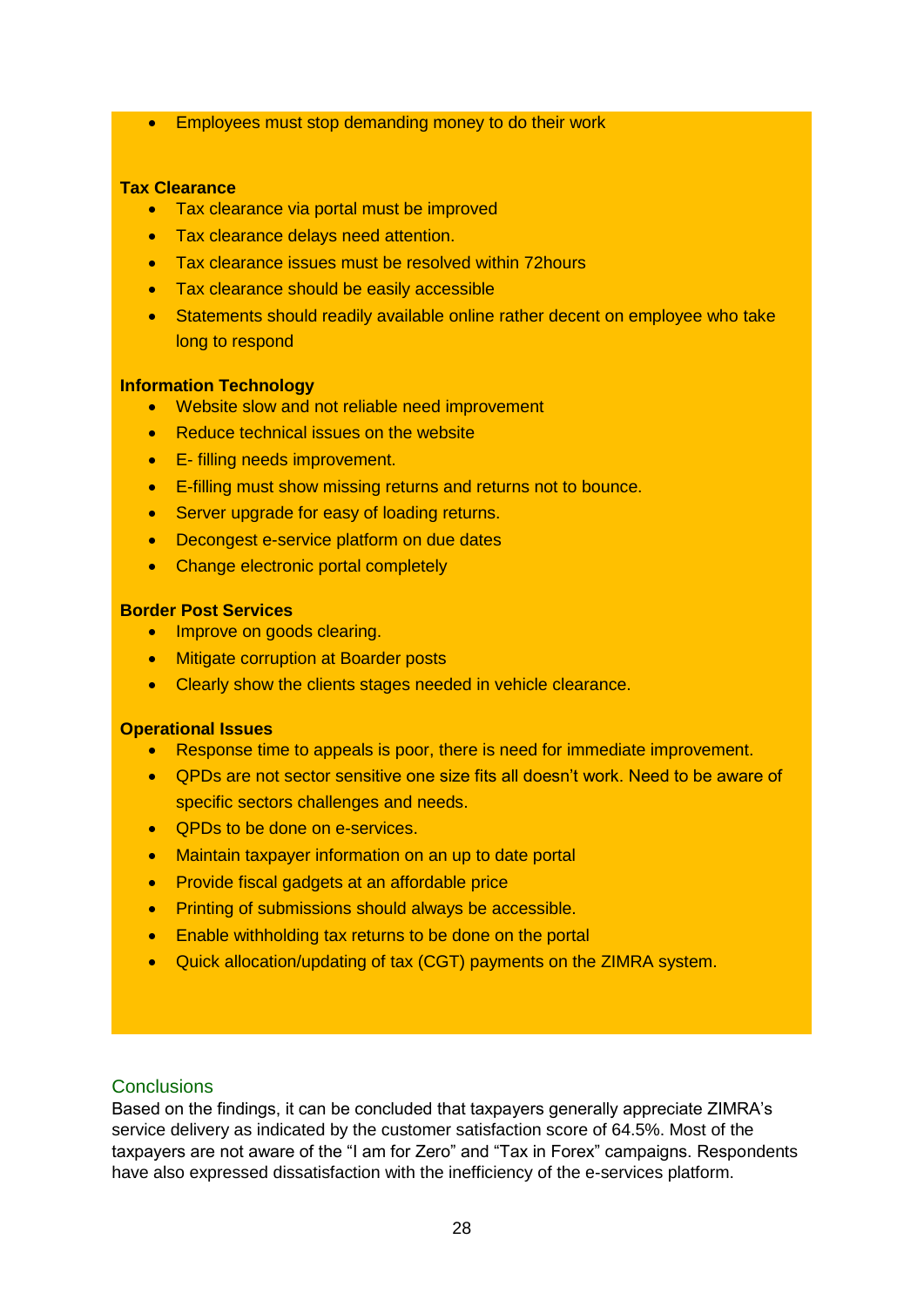## <span id="page-29-0"></span>Recommendations

Based on the findings above, SPSS Zimbabwe suggests the following recommendations;

- i) ZIMRA should work on improving customer service delivery.
- ii) Fiscalisation should be emphasized more on businesses which handle large volumes of transactions on a daily basis.
- iii) The Authority should embrace various media in raising awareness on its various campaigns.
- iv) Staff should be always accessible through emails.
- v) Taxpayer complaints should be resolved as quickly as possible to increase customer satisfaction.
- vi) ZIMRA systems especially the e-services platform should be upgraded so that they can perform as per customer expectation.
- vii) The ZIMRA website should be regularly updated so that it always contains relevant information.
- viii) Fiscal devices should be accessed at a subsidized cost in order to boost compliance.
- ix) ZIMRA should conduct a nationwide census of all operating businesses so that it can gather an up to date database. Most of the respondents have cited the email as their preferred channel of communication hence the need for a fresh database. The updated database will make it easy for ZIMRA to disseminate information to its clients through emails and SMSs.
- x) The Authority should improve on communication with its clients so that taxpayers are always up to date with any tax reforms.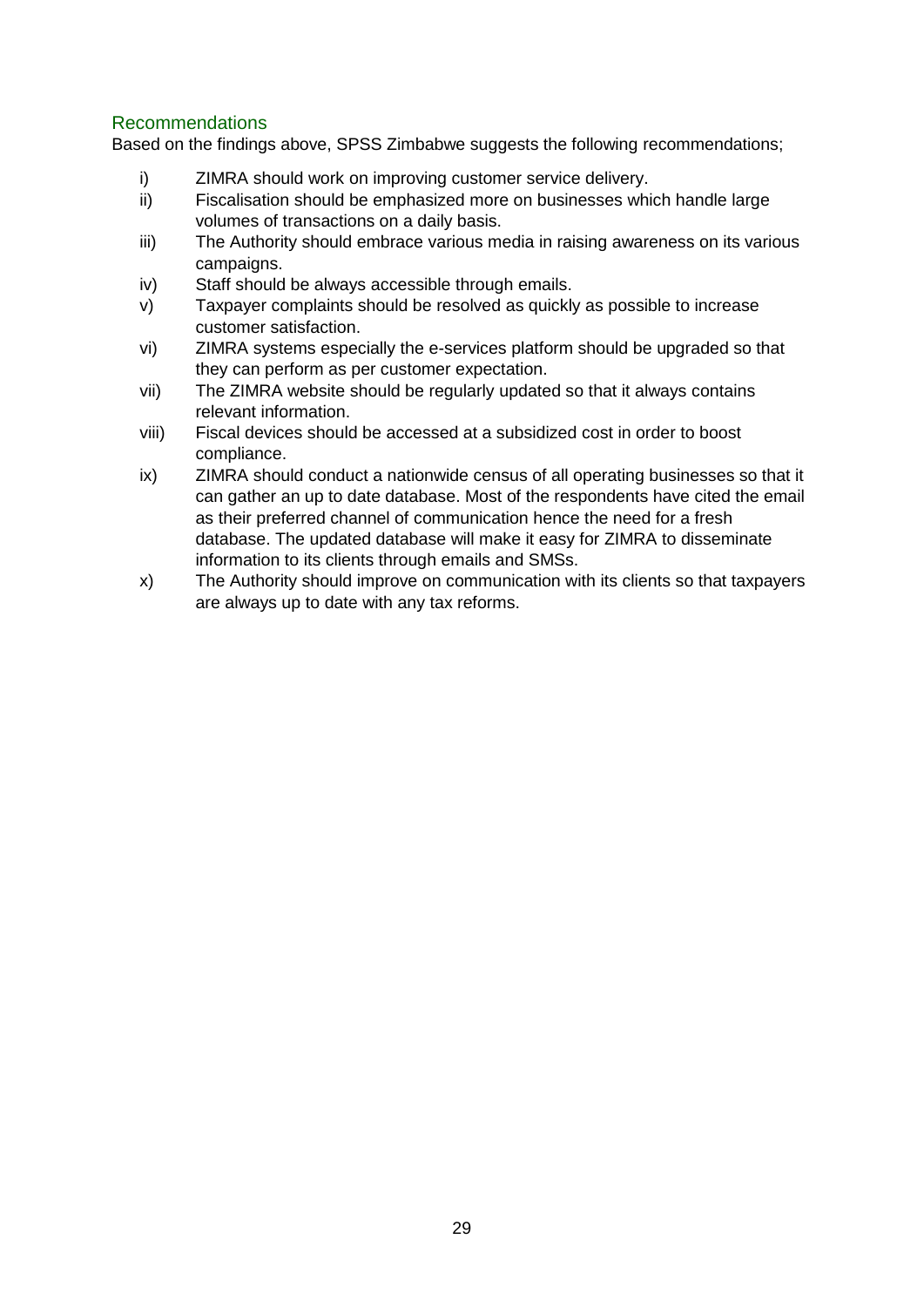## <span id="page-30-0"></span>Appendix A

<span id="page-30-1"></span>Questionnaire for Taxpayers



Address: 50 Pendennis Road Mt Pleasant, Harare Email: spsszim@gmail.com matthew@spss-zim.co.zw Phone: 0242-744 264 Cell: 0774 997 301/0778 569 431

INTRODUCTION: Hello, my name is …... I work for SPSS ZIMBABWE, an independent market research company. In a bid to evaluate the service delivery function within ZIMRA, we are conducting a Customer Satisfaction Survey targeting taxpayers and other stakeholders' perceptions and opinions of the institution. The findings of this research will be used as a reference in prioritising areas for improvement within ZIMRA. It is in this regard that we kindly seek your contribution to this survey by responding to this questionnaire. You can be assured that responses obtained from this exercise will be treated with utmost confidentiality and will only be used for the purposes of this research.

Section A: On a scale of 1 to 5 where 1 means strongly disagree and 5 means strongly agree how well do you agree with the following statements?

| <b>Staff Attitude</b>   | 1. ZIMRA employees handle customers courteously                                                     |
|-------------------------|-----------------------------------------------------------------------------------------------------|
|                         | 2. ZIMRA employees are always willing to help customers                                             |
|                         | 3. ZIMRA employees strive to exceed customer expectations.                                          |
|                         | 4. ZIMRA employees are very good in speaking the language I<br>understand.                          |
|                         | 5. ZIMRA employees are very good listeners                                                          |
|                         | 6. ZIMRA Employees strongly believe in "Customer First" principle                                   |
|                         |                                                                                                     |
| <b>Service delivery</b> | The employees of ZIMRA are always accessible through<br>1.<br>emails and phones                     |
|                         | ZIMRA employees have the capacity to handle customers'<br>2.<br>needs.                              |
|                         | Number of ZIMRA employees is sufficient for providing an<br>3.<br>effective service at this station |
|                         | ZIMRA office ours are conducive<br>4.                                                               |
| <b>Speed of service</b> | ZIMRA employees quickly respond to our service requests                                             |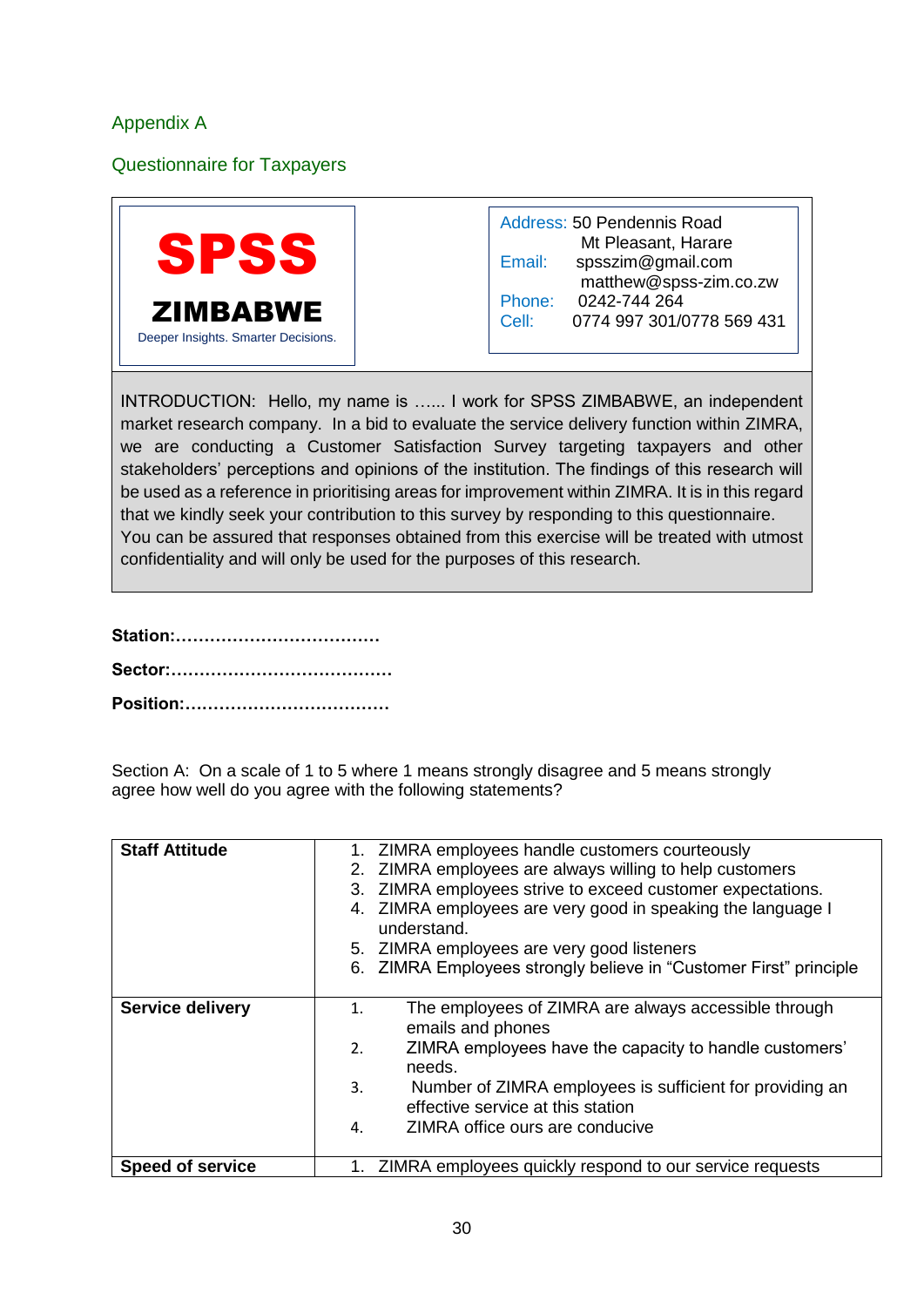| 2. ZIMRA service is generally fast<br>ZIMRA officials expect to receive bribes (cash, gifts, favours etc.) in<br><b>Perception towards</b><br>1.<br>corruption<br>order to serve customers.<br>2. On a scale of 0 to 10 how would you rate the level of corruption at this<br>station? (Where 0 means not corrupt at all and 10 means extremely<br>corrupt)<br>1. Quality of service in ZIMRA is high<br><b>Quality of service</b><br><b>Staff Knowledge</b><br>1. ZIMRA employees at this station know their job well<br>1. ZIMRA employees are of high integrity<br><b>Corporate governance</b><br>2. ZIMRA discharge their duties in a fair and impartial manner<br>1.<br>Is the ZIMRA website easy to use? Yes/No<br><b>Accessibility of ZIMRA</b><br>Website<br>Is the ZIMRA website easy to find? Yes/No<br>2.<br>3. What do you do when you visit ZIMRA's website?<br>Tax payments<br>Seek information<br>$\bullet$<br>Download forms<br>$\bullet$<br>Checking updates<br>٠<br>Other (specify)<br>4. Are you able to easily access all the relevant information you<br>may need from ZIMRA website? Yes/No<br>5. Please suggest how ZIMRA can improve on their<br>website<br><b>Efficiency of ZIMRA</b><br>1. ZIMRA e-services platform is very efficient<br><b>ICT systems</b><br>2. The Fiscal Devices are very efficient<br>The ASCUDA system is very efficient<br>3.<br>The electronic cargo tracking system is very efficient<br>4.<br>5. ZIMRA Econet Ownai Platform is very efficient<br>6. ZIMRA Netone One money platform is very efficient<br><b>Complaints resolution</b><br>Have reported a problem/complaint to ZIMRA in the last four<br>1.<br>months? Ys/No<br>2. What was the problem / complaint about?<br>The Eservices portal down<br>Wrong computation of income tax<br>Wrong computation of PAYE<br>Congestion during the deadline |
|----------------------------------------------------------------------------------------------------------------------------------------------------------------------------------------------------------------------------------------------------------------------------------------------------------------------------------------------------------------------------------------------------------------------------------------------------------------------------------------------------------------------------------------------------------------------------------------------------------------------------------------------------------------------------------------------------------------------------------------------------------------------------------------------------------------------------------------------------------------------------------------------------------------------------------------------------------------------------------------------------------------------------------------------------------------------------------------------------------------------------------------------------------------------------------------------------------------------------------------------------------------------------------------------------------------------------------------------------------------------------------------------------------------------------------------------------------------------------------------------------------------------------------------------------------------------------------------------------------------------------------------------------------------------------------------------------------------------------------------------------------------------------------------------------------------------------------------------------------------|
|                                                                                                                                                                                                                                                                                                                                                                                                                                                                                                                                                                                                                                                                                                                                                                                                                                                                                                                                                                                                                                                                                                                                                                                                                                                                                                                                                                                                                                                                                                                                                                                                                                                                                                                                                                                                                                                                |
|                                                                                                                                                                                                                                                                                                                                                                                                                                                                                                                                                                                                                                                                                                                                                                                                                                                                                                                                                                                                                                                                                                                                                                                                                                                                                                                                                                                                                                                                                                                                                                                                                                                                                                                                                                                                                                                                |
|                                                                                                                                                                                                                                                                                                                                                                                                                                                                                                                                                                                                                                                                                                                                                                                                                                                                                                                                                                                                                                                                                                                                                                                                                                                                                                                                                                                                                                                                                                                                                                                                                                                                                                                                                                                                                                                                |
|                                                                                                                                                                                                                                                                                                                                                                                                                                                                                                                                                                                                                                                                                                                                                                                                                                                                                                                                                                                                                                                                                                                                                                                                                                                                                                                                                                                                                                                                                                                                                                                                                                                                                                                                                                                                                                                                |
|                                                                                                                                                                                                                                                                                                                                                                                                                                                                                                                                                                                                                                                                                                                                                                                                                                                                                                                                                                                                                                                                                                                                                                                                                                                                                                                                                                                                                                                                                                                                                                                                                                                                                                                                                                                                                                                                |
|                                                                                                                                                                                                                                                                                                                                                                                                                                                                                                                                                                                                                                                                                                                                                                                                                                                                                                                                                                                                                                                                                                                                                                                                                                                                                                                                                                                                                                                                                                                                                                                                                                                                                                                                                                                                                                                                |
|                                                                                                                                                                                                                                                                                                                                                                                                                                                                                                                                                                                                                                                                                                                                                                                                                                                                                                                                                                                                                                                                                                                                                                                                                                                                                                                                                                                                                                                                                                                                                                                                                                                                                                                                                                                                                                                                |
|                                                                                                                                                                                                                                                                                                                                                                                                                                                                                                                                                                                                                                                                                                                                                                                                                                                                                                                                                                                                                                                                                                                                                                                                                                                                                                                                                                                                                                                                                                                                                                                                                                                                                                                                                                                                                                                                |
|                                                                                                                                                                                                                                                                                                                                                                                                                                                                                                                                                                                                                                                                                                                                                                                                                                                                                                                                                                                                                                                                                                                                                                                                                                                                                                                                                                                                                                                                                                                                                                                                                                                                                                                                                                                                                                                                |
|                                                                                                                                                                                                                                                                                                                                                                                                                                                                                                                                                                                                                                                                                                                                                                                                                                                                                                                                                                                                                                                                                                                                                                                                                                                                                                                                                                                                                                                                                                                                                                                                                                                                                                                                                                                                                                                                |
|                                                                                                                                                                                                                                                                                                                                                                                                                                                                                                                                                                                                                                                                                                                                                                                                                                                                                                                                                                                                                                                                                                                                                                                                                                                                                                                                                                                                                                                                                                                                                                                                                                                                                                                                                                                                                                                                |
|                                                                                                                                                                                                                                                                                                                                                                                                                                                                                                                                                                                                                                                                                                                                                                                                                                                                                                                                                                                                                                                                                                                                                                                                                                                                                                                                                                                                                                                                                                                                                                                                                                                                                                                                                                                                                                                                |
|                                                                                                                                                                                                                                                                                                                                                                                                                                                                                                                                                                                                                                                                                                                                                                                                                                                                                                                                                                                                                                                                                                                                                                                                                                                                                                                                                                                                                                                                                                                                                                                                                                                                                                                                                                                                                                                                |
|                                                                                                                                                                                                                                                                                                                                                                                                                                                                                                                                                                                                                                                                                                                                                                                                                                                                                                                                                                                                                                                                                                                                                                                                                                                                                                                                                                                                                                                                                                                                                                                                                                                                                                                                                                                                                                                                |
|                                                                                                                                                                                                                                                                                                                                                                                                                                                                                                                                                                                                                                                                                                                                                                                                                                                                                                                                                                                                                                                                                                                                                                                                                                                                                                                                                                                                                                                                                                                                                                                                                                                                                                                                                                                                                                                                |
|                                                                                                                                                                                                                                                                                                                                                                                                                                                                                                                                                                                                                                                                                                                                                                                                                                                                                                                                                                                                                                                                                                                                                                                                                                                                                                                                                                                                                                                                                                                                                                                                                                                                                                                                                                                                                                                                |
|                                                                                                                                                                                                                                                                                                                                                                                                                                                                                                                                                                                                                                                                                                                                                                                                                                                                                                                                                                                                                                                                                                                                                                                                                                                                                                                                                                                                                                                                                                                                                                                                                                                                                                                                                                                                                                                                |
|                                                                                                                                                                                                                                                                                                                                                                                                                                                                                                                                                                                                                                                                                                                                                                                                                                                                                                                                                                                                                                                                                                                                                                                                                                                                                                                                                                                                                                                                                                                                                                                                                                                                                                                                                                                                                                                                |
|                                                                                                                                                                                                                                                                                                                                                                                                                                                                                                                                                                                                                                                                                                                                                                                                                                                                                                                                                                                                                                                                                                                                                                                                                                                                                                                                                                                                                                                                                                                                                                                                                                                                                                                                                                                                                                                                |
|                                                                                                                                                                                                                                                                                                                                                                                                                                                                                                                                                                                                                                                                                                                                                                                                                                                                                                                                                                                                                                                                                                                                                                                                                                                                                                                                                                                                                                                                                                                                                                                                                                                                                                                                                                                                                                                                |
|                                                                                                                                                                                                                                                                                                                                                                                                                                                                                                                                                                                                                                                                                                                                                                                                                                                                                                                                                                                                                                                                                                                                                                                                                                                                                                                                                                                                                                                                                                                                                                                                                                                                                                                                                                                                                                                                |
|                                                                                                                                                                                                                                                                                                                                                                                                                                                                                                                                                                                                                                                                                                                                                                                                                                                                                                                                                                                                                                                                                                                                                                                                                                                                                                                                                                                                                                                                                                                                                                                                                                                                                                                                                                                                                                                                |
|                                                                                                                                                                                                                                                                                                                                                                                                                                                                                                                                                                                                                                                                                                                                                                                                                                                                                                                                                                                                                                                                                                                                                                                                                                                                                                                                                                                                                                                                                                                                                                                                                                                                                                                                                                                                                                                                |
|                                                                                                                                                                                                                                                                                                                                                                                                                                                                                                                                                                                                                                                                                                                                                                                                                                                                                                                                                                                                                                                                                                                                                                                                                                                                                                                                                                                                                                                                                                                                                                                                                                                                                                                                                                                                                                                                |
|                                                                                                                                                                                                                                                                                                                                                                                                                                                                                                                                                                                                                                                                                                                                                                                                                                                                                                                                                                                                                                                                                                                                                                                                                                                                                                                                                                                                                                                                                                                                                                                                                                                                                                                                                                                                                                                                |
|                                                                                                                                                                                                                                                                                                                                                                                                                                                                                                                                                                                                                                                                                                                                                                                                                                                                                                                                                                                                                                                                                                                                                                                                                                                                                                                                                                                                                                                                                                                                                                                                                                                                                                                                                                                                                                                                |
|                                                                                                                                                                                                                                                                                                                                                                                                                                                                                                                                                                                                                                                                                                                                                                                                                                                                                                                                                                                                                                                                                                                                                                                                                                                                                                                                                                                                                                                                                                                                                                                                                                                                                                                                                                                                                                                                |
|                                                                                                                                                                                                                                                                                                                                                                                                                                                                                                                                                                                                                                                                                                                                                                                                                                                                                                                                                                                                                                                                                                                                                                                                                                                                                                                                                                                                                                                                                                                                                                                                                                                                                                                                                                                                                                                                |
|                                                                                                                                                                                                                                                                                                                                                                                                                                                                                                                                                                                                                                                                                                                                                                                                                                                                                                                                                                                                                                                                                                                                                                                                                                                                                                                                                                                                                                                                                                                                                                                                                                                                                                                                                                                                                                                                |
|                                                                                                                                                                                                                                                                                                                                                                                                                                                                                                                                                                                                                                                                                                                                                                                                                                                                                                                                                                                                                                                                                                                                                                                                                                                                                                                                                                                                                                                                                                                                                                                                                                                                                                                                                                                                                                                                |
|                                                                                                                                                                                                                                                                                                                                                                                                                                                                                                                                                                                                                                                                                                                                                                                                                                                                                                                                                                                                                                                                                                                                                                                                                                                                                                                                                                                                                                                                                                                                                                                                                                                                                                                                                                                                                                                                |
|                                                                                                                                                                                                                                                                                                                                                                                                                                                                                                                                                                                                                                                                                                                                                                                                                                                                                                                                                                                                                                                                                                                                                                                                                                                                                                                                                                                                                                                                                                                                                                                                                                                                                                                                                                                                                                                                |
|                                                                                                                                                                                                                                                                                                                                                                                                                                                                                                                                                                                                                                                                                                                                                                                                                                                                                                                                                                                                                                                                                                                                                                                                                                                                                                                                                                                                                                                                                                                                                                                                                                                                                                                                                                                                                                                                |
|                                                                                                                                                                                                                                                                                                                                                                                                                                                                                                                                                                                                                                                                                                                                                                                                                                                                                                                                                                                                                                                                                                                                                                                                                                                                                                                                                                                                                                                                                                                                                                                                                                                                                                                                                                                                                                                                |
|                                                                                                                                                                                                                                                                                                                                                                                                                                                                                                                                                                                                                                                                                                                                                                                                                                                                                                                                                                                                                                                                                                                                                                                                                                                                                                                                                                                                                                                                                                                                                                                                                                                                                                                                                                                                                                                                |
|                                                                                                                                                                                                                                                                                                                                                                                                                                                                                                                                                                                                                                                                                                                                                                                                                                                                                                                                                                                                                                                                                                                                                                                                                                                                                                                                                                                                                                                                                                                                                                                                                                                                                                                                                                                                                                                                |
|                                                                                                                                                                                                                                                                                                                                                                                                                                                                                                                                                                                                                                                                                                                                                                                                                                                                                                                                                                                                                                                                                                                                                                                                                                                                                                                                                                                                                                                                                                                                                                                                                                                                                                                                                                                                                                                                |
| Delaying in getting tax clearance                                                                                                                                                                                                                                                                                                                                                                                                                                                                                                                                                                                                                                                                                                                                                                                                                                                                                                                                                                                                                                                                                                                                                                                                                                                                                                                                                                                                                                                                                                                                                                                                                                                                                                                                                                                                                              |
| Lack of immediate collaboration among ZIMRA staff                                                                                                                                                                                                                                                                                                                                                                                                                                                                                                                                                                                                                                                                                                                                                                                                                                                                                                                                                                                                                                                                                                                                                                                                                                                                                                                                                                                                                                                                                                                                                                                                                                                                                                                                                                                                              |
| Other (Specify)                                                                                                                                                                                                                                                                                                                                                                                                                                                                                                                                                                                                                                                                                                                                                                                                                                                                                                                                                                                                                                                                                                                                                                                                                                                                                                                                                                                                                                                                                                                                                                                                                                                                                                                                                                                                                                                |
| Through which mechanism / channel did you make the complaint<br>3.                                                                                                                                                                                                                                                                                                                                                                                                                                                                                                                                                                                                                                                                                                                                                                                                                                                                                                                                                                                                                                                                                                                                                                                                                                                                                                                                                                                                                                                                                                                                                                                                                                                                                                                                                                                             |
| / report the problem?                                                                                                                                                                                                                                                                                                                                                                                                                                                                                                                                                                                                                                                                                                                                                                                                                                                                                                                                                                                                                                                                                                                                                                                                                                                                                                                                                                                                                                                                                                                                                                                                                                                                                                                                                                                                                                          |
| Email<br>$\bullet$                                                                                                                                                                                                                                                                                                                                                                                                                                                                                                                                                                                                                                                                                                                                                                                                                                                                                                                                                                                                                                                                                                                                                                                                                                                                                                                                                                                                                                                                                                                                                                                                                                                                                                                                                                                                                                             |
| Telephone                                                                                                                                                                                                                                                                                                                                                                                                                                                                                                                                                                                                                                                                                                                                                                                                                                                                                                                                                                                                                                                                                                                                                                                                                                                                                                                                                                                                                                                                                                                                                                                                                                                                                                                                                                                                                                                      |
| Radio<br>$\bullet$                                                                                                                                                                                                                                                                                                                                                                                                                                                                                                                                                                                                                                                                                                                                                                                                                                                                                                                                                                                                                                                                                                                                                                                                                                                                                                                                                                                                                                                                                                                                                                                                                                                                                                                                                                                                                                             |
| Newspaper                                                                                                                                                                                                                                                                                                                                                                                                                                                                                                                                                                                                                                                                                                                                                                                                                                                                                                                                                                                                                                                                                                                                                                                                                                                                                                                                                                                                                                                                                                                                                                                                                                                                                                                                                                                                                                                      |
| <b>TV</b>                                                                                                                                                                                                                                                                                                                                                                                                                                                                                                                                                                                                                                                                                                                                                                                                                                                                                                                                                                                                                                                                                                                                                                                                                                                                                                                                                                                                                                                                                                                                                                                                                                                                                                                                                                                                                                                      |
| <b>SMS</b>                                                                                                                                                                                                                                                                                                                                                                                                                                                                                                                                                                                                                                                                                                                                                                                                                                                                                                                                                                                                                                                                                                                                                                                                                                                                                                                                                                                                                                                                                                                                                                                                                                                                                                                                                                                                                                                     |
| Social media                                                                                                                                                                                                                                                                                                                                                                                                                                                                                                                                                                                                                                                                                                                                                                                                                                                                                                                                                                                                                                                                                                                                                                                                                                                                                                                                                                                                                                                                                                                                                                                                                                                                                                                                                                                                                                                   |
| ZIMRA website                                                                                                                                                                                                                                                                                                                                                                                                                                                                                                                                                                                                                                                                                                                                                                                                                                                                                                                                                                                                                                                                                                                                                                                                                                                                                                                                                                                                                                                                                                                                                                                                                                                                                                                                                                                                                                                  |
|                                                                                                                                                                                                                                                                                                                                                                                                                                                                                                                                                                                                                                                                                                                                                                                                                                                                                                                                                                                                                                                                                                                                                                                                                                                                                                                                                                                                                                                                                                                                                                                                                                                                                                                                                                                                                                                                |
|                                                                                                                                                                                                                                                                                                                                                                                                                                                                                                                                                                                                                                                                                                                                                                                                                                                                                                                                                                                                                                                                                                                                                                                                                                                                                                                                                                                                                                                                                                                                                                                                                                                                                                                                                                                                                                                                |
| 4. How fast was your complaint/problem resolved?<br>Less than 24 hours                                                                                                                                                                                                                                                                                                                                                                                                                                                                                                                                                                                                                                                                                                                                                                                                                                                                                                                                                                                                                                                                                                                                                                                                                                                                                                                                                                                                                                                                                                                                                                                                                                                                                                                                                                                         |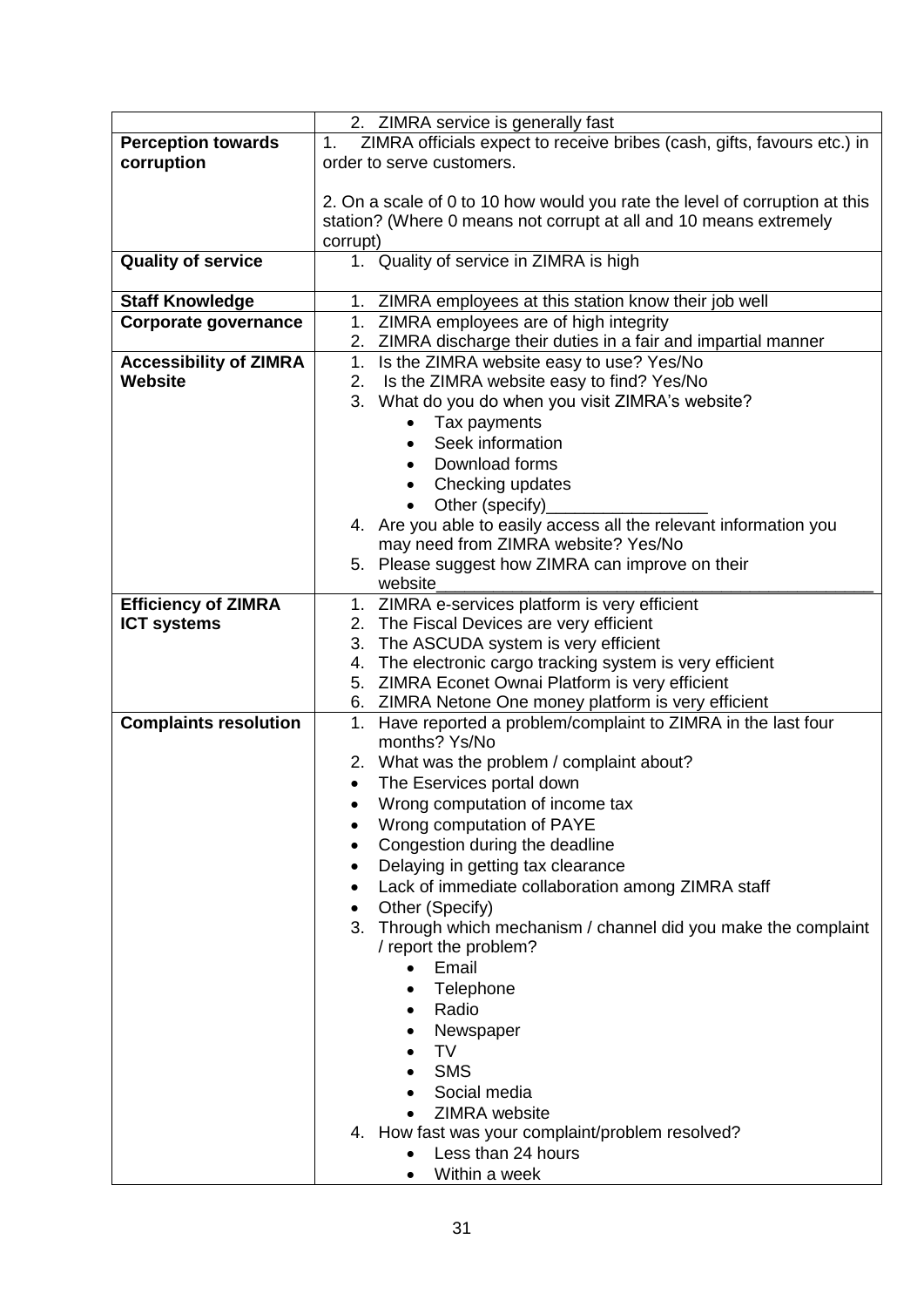|                            | Within 2 weeks<br>$\bullet$<br>Within 3 weeks<br>Over 3 weeks<br>5. Thinking about this last time that you made a complaint to<br>ZIMRA; how satisfied were you with the way your<br>complaint/problem was resolved?<br>Very dissatisfied<br>$\bullet$<br><b>Dissatisfied</b><br>$\bullet$<br>Neither satisfied nor dissatisfied<br>$\bullet$<br>Satisfied<br>$\bullet$<br><b>Very Satisfied</b><br>$\bullet$ |
|----------------------------|---------------------------------------------------------------------------------------------------------------------------------------------------------------------------------------------------------------------------------------------------------------------------------------------------------------------------------------------------------------------------------------------------------------|
| <b>Physical Facilities</b> | 1. ZIMRA physical facilities (i.e. offices, reception etc.) are very<br>good.                                                                                                                                                                                                                                                                                                                                 |
| <b>Communication</b>       | 1. Which of the following<br>ZIMRA keeps customers fully<br>statements best describes<br>informed<br>your impression of<br>ZIMRA keeps customers fairly<br>communications within<br>well informed<br>ZIMRA?<br>ZIMRA keeps customers<br>adequately informed<br>ZIMRA gives customers only a<br>limited amount of information<br>ZIMRA doesn't tell customers<br>much at all about what is<br>happening        |
|                            | Yes<br><b>No</b><br>2. Which channel of<br>Email<br>communication do you<br>Telephone<br>think ZIMRA can adopt<br><b>ZIMRA Facebook</b><br>to get more exposure?<br>Radio<br>(Select one answer<br>Newspaper<br>only)<br><b>TV</b><br><b>SMS</b><br><b>ZIMRA Twitter</b><br><b>ZIMRA</b> website                                                                                                              |

#### Section B: **1. PUBLICITY RATING**

|                                       | Newspaper                                 |
|---------------------------------------|-------------------------------------------|
| In which media did you hear/see about | Radio                                     |
| ZIMRA?                                | τ۷                                        |
|                                       | Social media (WhatsApp, Facebook, Twitter |
|                                       | etc.                                      |
|                                       | Other (Specify)                           |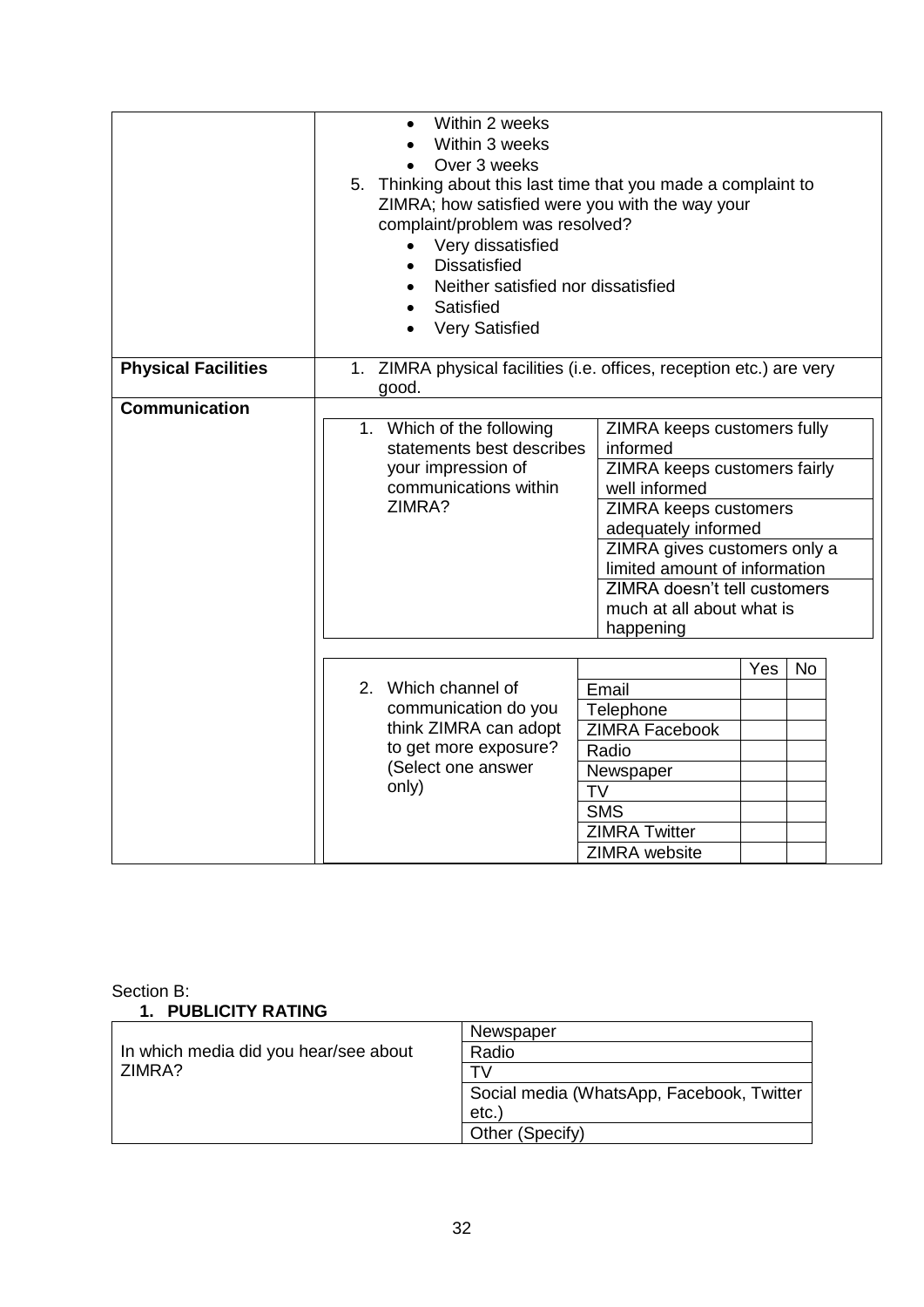#### **2.** Fiscalisation

If you have a fiscal device which of the following challenges do you face when using Fiscal Devices?

| <b>No</b>      | Challenges faced                     | Yes | No |
|----------------|--------------------------------------|-----|----|
| ł1             | Delay in transferring data to ZIMRA  |     |    |
| $\overline{2}$ | Low skills in using Fiscal Devices   |     |    |
| 3              | High price of goods                  |     |    |
| 14             | Decrease in number of the customers  |     |    |
| 5              | Air time loading                     |     |    |
| $\overline{6}$ | High competition caused by non-users |     |    |
| 7              | <b>Frequent load shadings</b>        |     |    |
| 8              | Penalties for non-usage              |     |    |
| 9              | High cost of Fiscal Devices.         |     |    |
| 10             | Other<br>(Specify)                   |     |    |

Have you ever attended any of the following sensitization sessions? (Tick appropriate box)

|                           | Yes | No |
|---------------------------|-----|----|
|                           |     |    |
| Tax related meetings      |     |    |
| Education workshops       |     |    |
| Sector specific workshops |     |    |

How effective are ZIMRA programs in disseminating information to customers about taxes and tax related issues

|                           | Excellent | Good | Not Sure | Poor | <b>Very Poor</b> |
|---------------------------|-----------|------|----------|------|------------------|
|                           |           |      |          |      |                  |
| Tax related meetings      |           |      |          |      |                  |
| Education workshops       |           |      |          |      |                  |
| Sector specific workshops |           |      |          |      |                  |

#### **Customer Satisfaction Index Section**

- 1. Have you ever contacted ZIMRA offices to request a service(s) at one of their service centres? Yes/No
- 2. Overall how satisfied were you with the service(s) you received on a scale of 1 to 10 where *1 means very dissatisfied* and *10 means very satisfied*? Please select DK if you don't know sufficiently to rate.